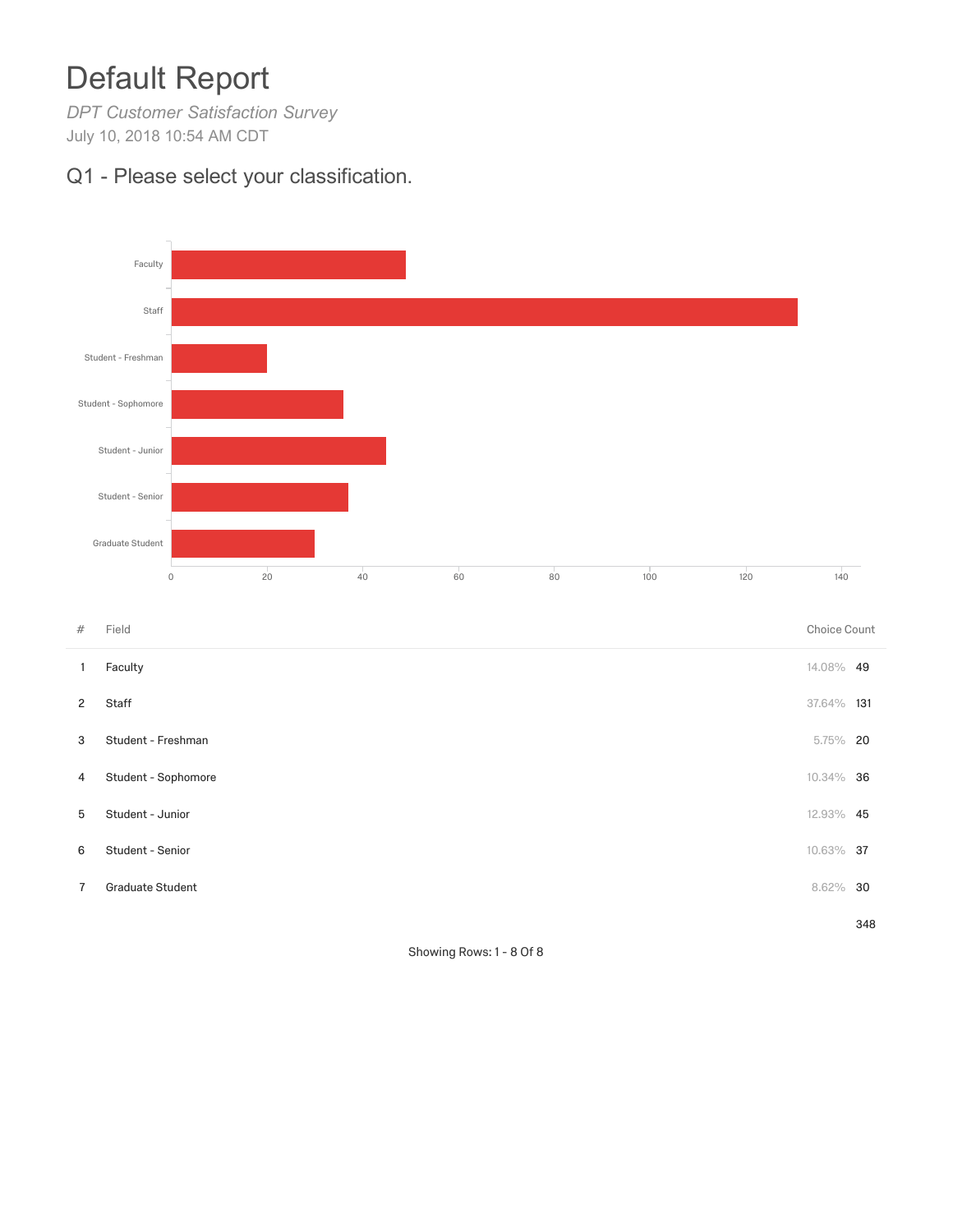Q3 - How would you rate your experience with the Department of Parking and

Transportation (DPT) in all of the following areas/situations:



- My questions were answered to my satisfaction.
- The staff was attentive to my needs and concerns.
- The staff was courteous and efficient.
- **The policies at the DPT office are fair and consistent.**
- The DPT website is user friendly and logically organized.
- The DPT website is a valuable resource for answering my questions.
- **Parking signs at the parking facilities are adequate and easy to understand...**
- **The parking facilities have a clean and professional appearance.**
- The online permit registration process was easy to use to purchase my parki...
- **There is an adequate number of metered or timed parking spaces available on...**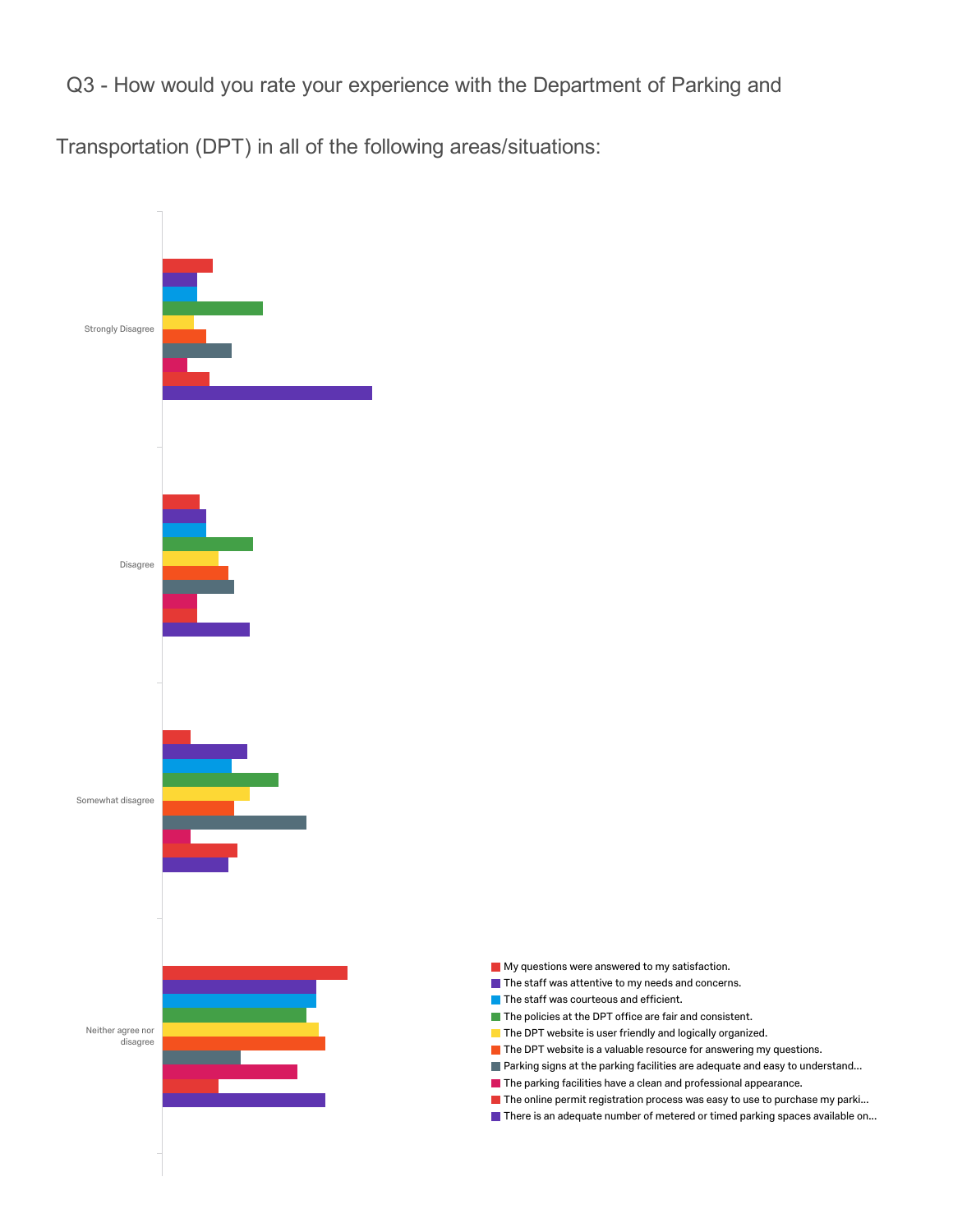

| # | Field                                                         | Strongly<br>Disagree | Disagree     | Somewhat<br>disagree | Neither<br>agree nor<br>disagree | Somewhat<br>agree | Agree        | Strongly<br>agree |  |
|---|---------------------------------------------------------------|----------------------|--------------|----------------------|----------------------------------|-------------------|--------------|-------------------|--|
|   | My questions were<br>answered to my<br>satisfaction.          | 16<br>6.69%          | $5.02\%$ 12  | $3.77\%$<br>9        | 24.69%<br>59                     | 15.90%<br>38      | 35.15%<br>84 | 8.79%<br>-21      |  |
| 2 | The staff was<br>attentive to my<br>needs and concerns.       | 4.56% 11             | 5.81%<br>14  | 11.20%<br>27         | 20.33%<br>49                     | 18.67%<br>45      | 29.46%<br>71 | 9.96%<br>24       |  |
| 3 | The staff was<br>courteous and<br>efficient.                  | $4.62\%$ 11          | 5.88% 14     | 9.24%<br>22          | 20.59%<br>49                     | 13.03%<br>31      | 33.19%<br>79 | 13.45%<br>32      |  |
| 4 | The policies at the<br>DPT office are fair<br>and consistent. | 13.28%<br>32         | 29<br>12.03% | 15.35%<br>37         | 19.09%<br>46                     | 12.45%<br>30      | 53<br>21.99% | 5.81%<br>14       |  |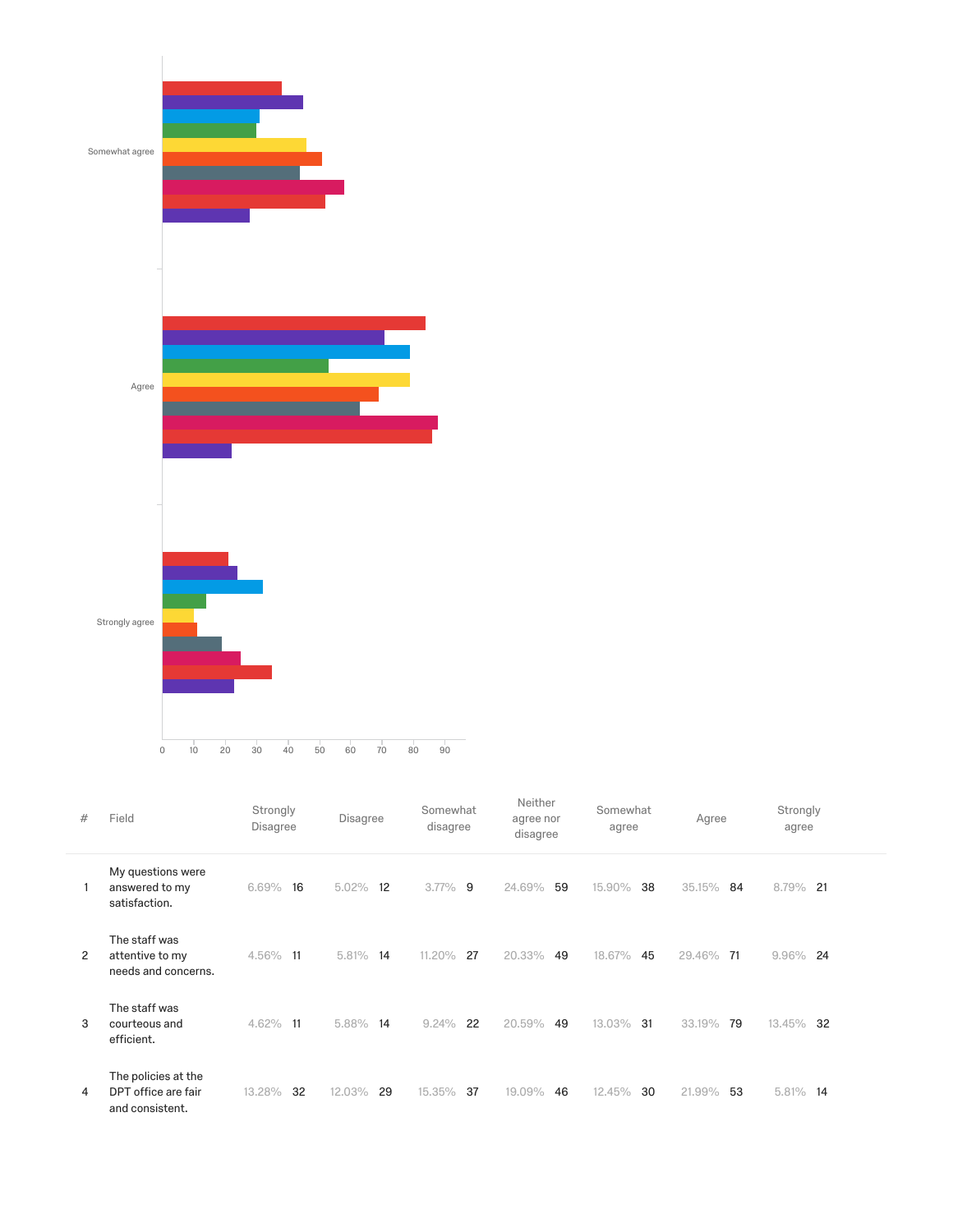| 5              | The DPT website is<br>user friendly and<br>logically organized.                                   | 4.15%       | 10 | 7.47%    | 18 | 11.62% | 28  | 20.75% | 50 | 19.09% | 46 | 32.78% | 79 | 4.15%    | - 10 |
|----------------|---------------------------------------------------------------------------------------------------|-------------|----|----------|----|--------|-----|--------|----|--------|----|--------|----|----------|------|
| 6              | The DPT website is a<br>valuable resource for<br>answering my<br>questions.                       | 5.81% 14    |    | 8.71%    | 21 | 9.54%  | 23  | 21.58% | 52 | 21.16% | 51 | 28.63% | 69 | 4.56% 11 |      |
| $\overline{7}$ | Parking signs at the<br>parking facilities are<br>adequate and easy to<br>understand.             | $9.09\%$    | 22 | $9.50\%$ | 23 | 19.01% | 46  | 10.33% | 25 | 18.18% | 44 | 26.03% | 63 | 7.85% 19 |      |
| 8              | The parking facilities<br>have a clean and<br>professional<br>appearance.                         | $3.31\%$ 8  |    | 4.55% 11 |    | 3.72%  | - 9 | 17.77% | 43 | 23.97% | 58 | 36.36% | 88 | 10.33%   | 25   |
| 9              | The online permit<br>registration process<br>was easy to use to<br>purchase my parking<br>permit. | $6.22\%$ 15 |    | 4.56% 11 |    | 9.96%  | 24  | 7.47%  | 18 | 21.58% | 52 | 35.68% | 86 | 14.52%   | -35  |
| 10             | There is an adequate<br>number of metered<br>or timed parking<br>spaces available on<br>campus.   | 27.80%      | 67 | 11.62%   | 28 | 8.71%  | 21  | 21.58% | 52 | 11.62% | 28 | 9.13%  | 22 | 9.54%    | 23   |

Showing Rows: 1 - 10 Of 10

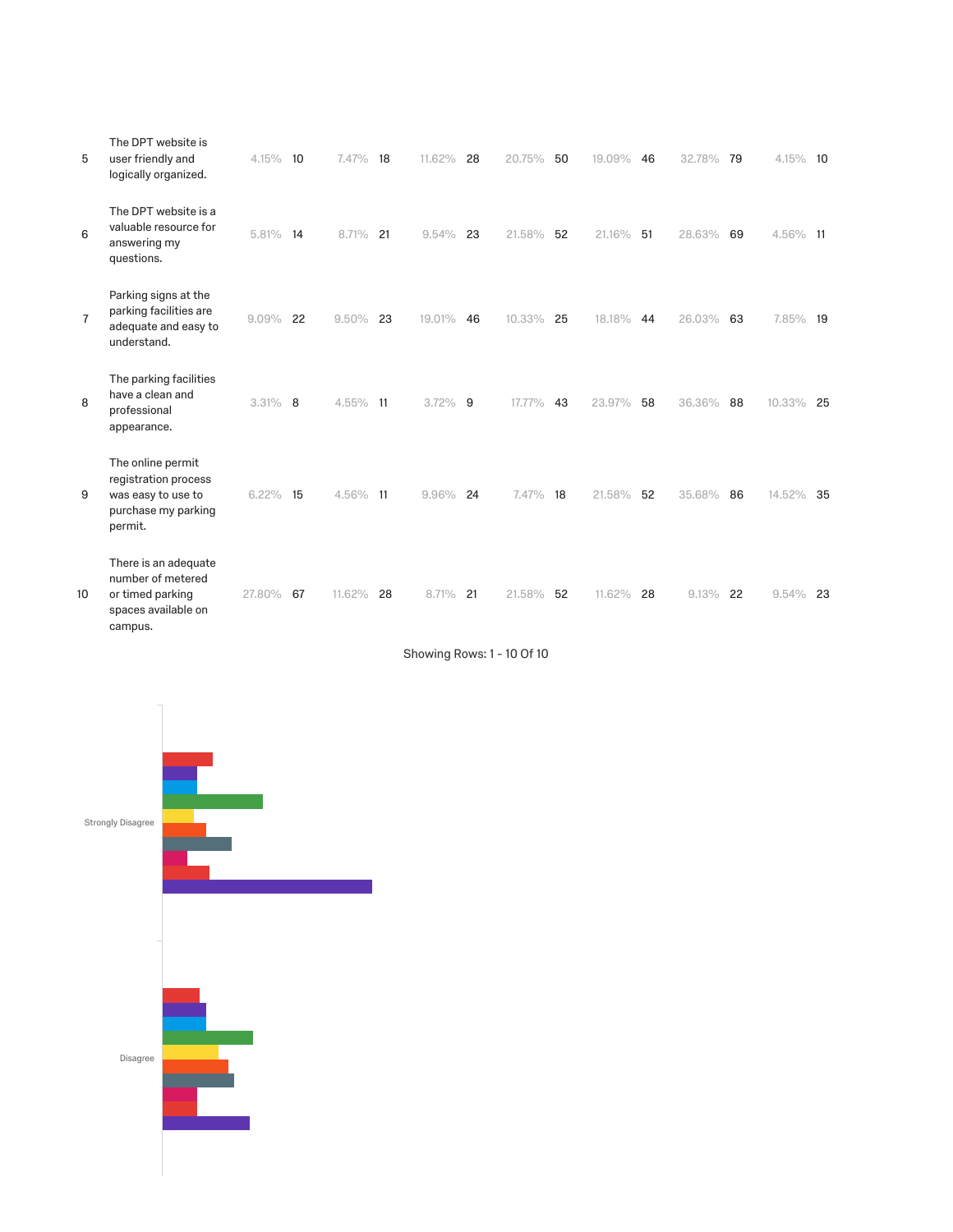

- My questions were answered to my satisfaction.
- The staff was attentive to my needs and concerns.
- **The staff was courteous and efficient.**
- The policies at the DPT office are fair and consistent.
- The DPT website is user friendly and logically organized.
- The DPT website is a valuable resource for answering my questions.
- **Parking signs at the parking facilities are adequate and easy to understand...**
- **The parking facilities have a clean and professional appearance.**
- The online permit registration process was easy to use to purchase my parki...
- **There is an adequate number of metered or timed parking spaces available on...**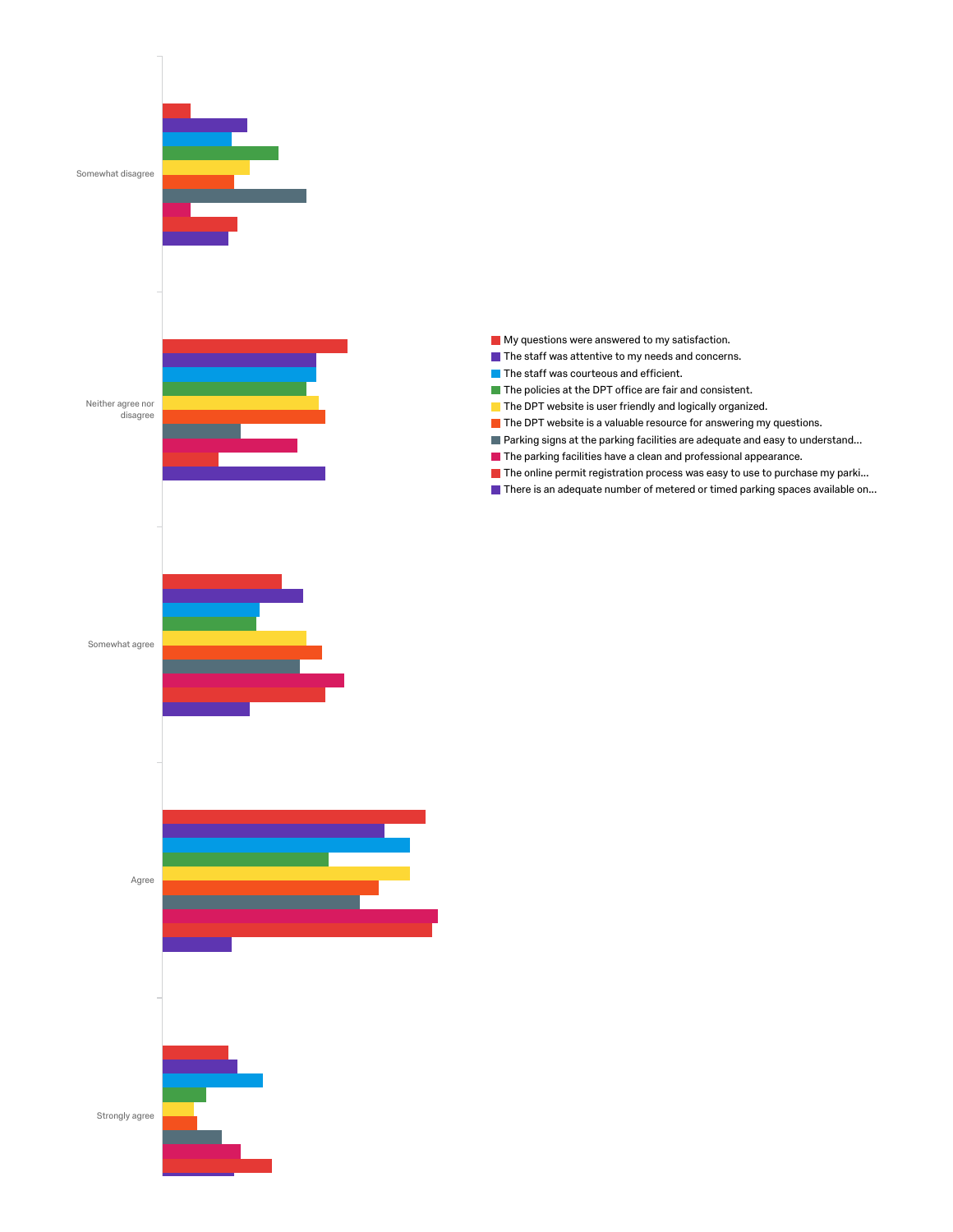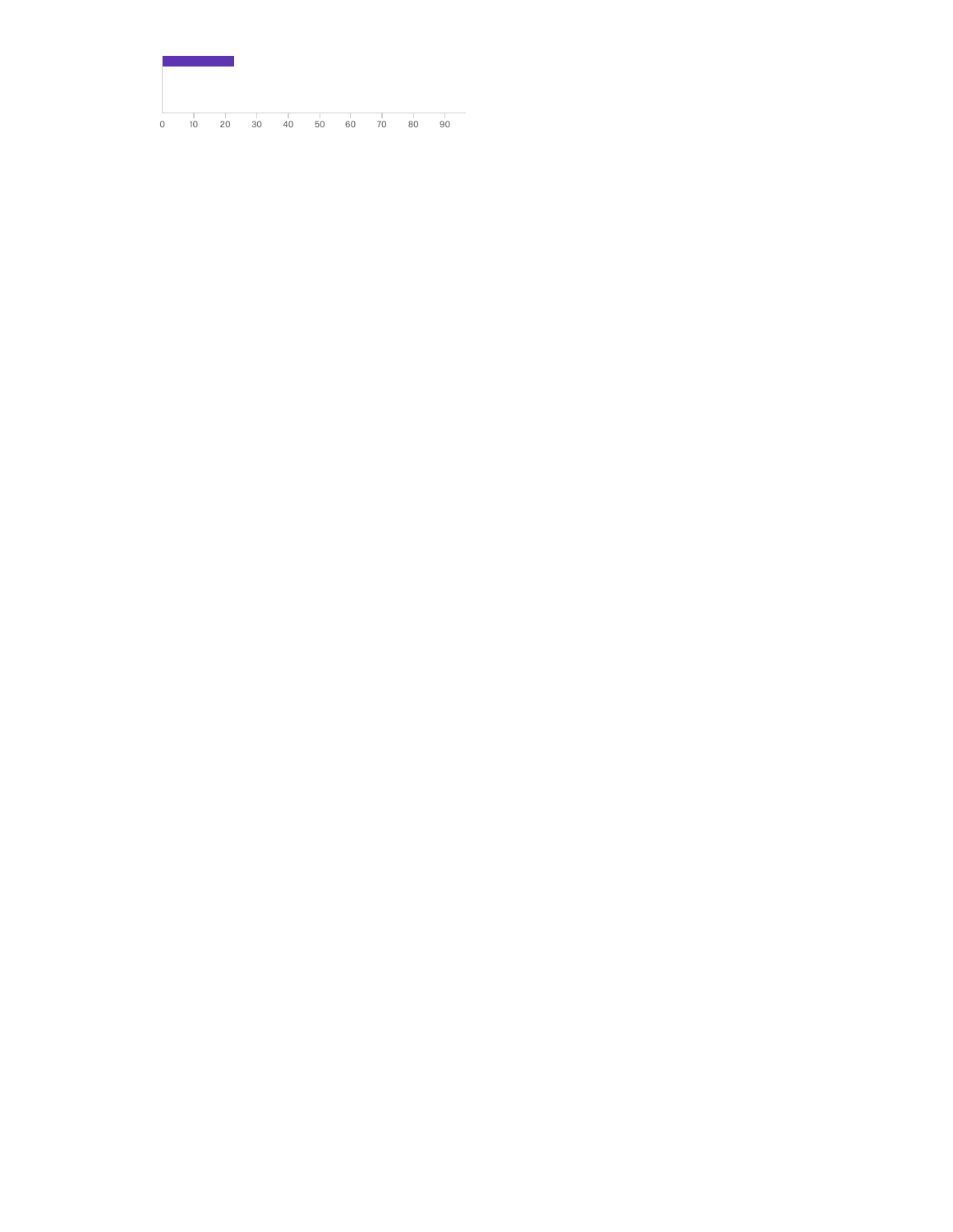Q4 - Have you ever used any of DPT's biking services or programs? Please check all that



apply.

Showing Rows: 1 - 5 Of 5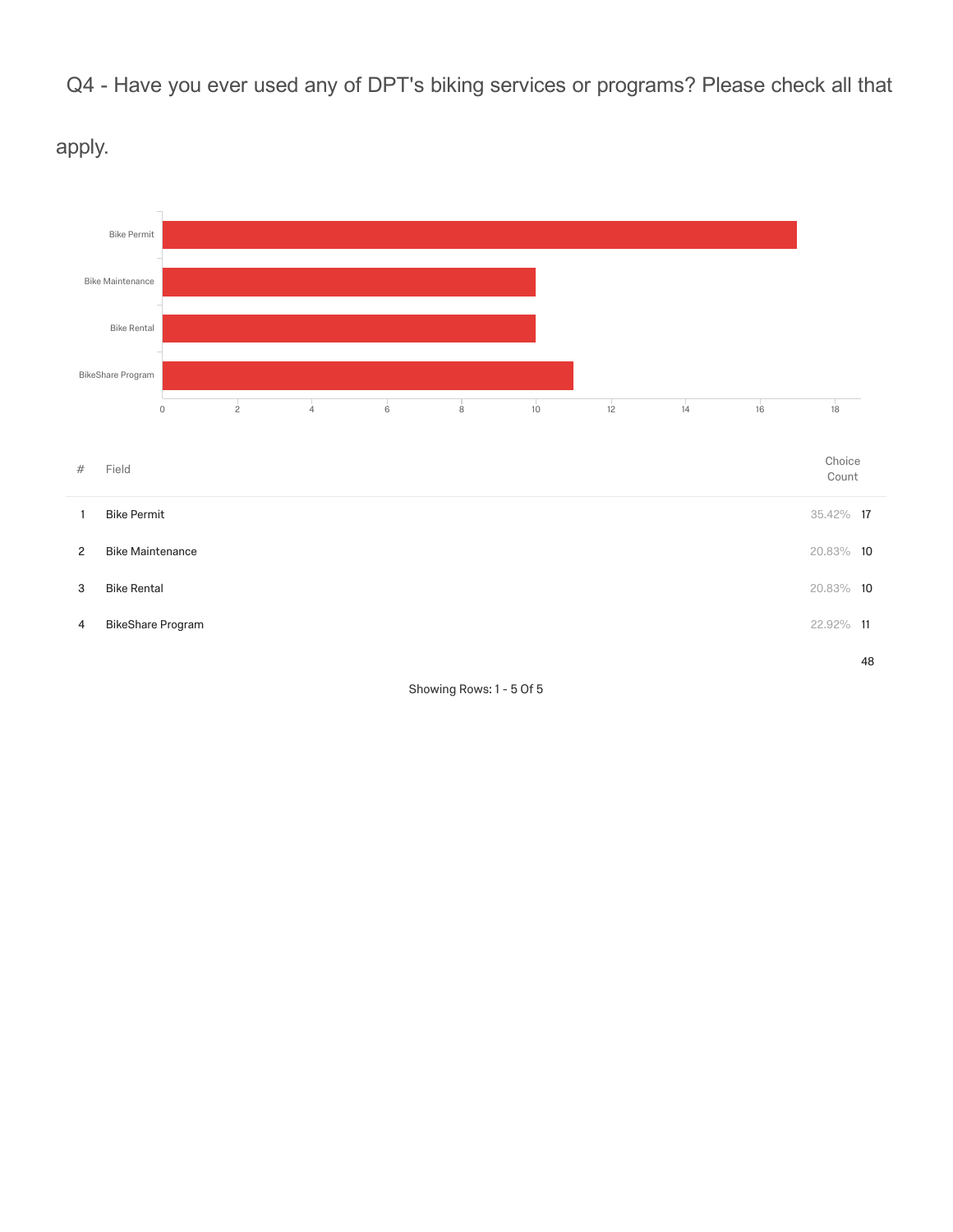Q5 - How would you rate your experience with the following conditions regarding DPT's

bike services and programs?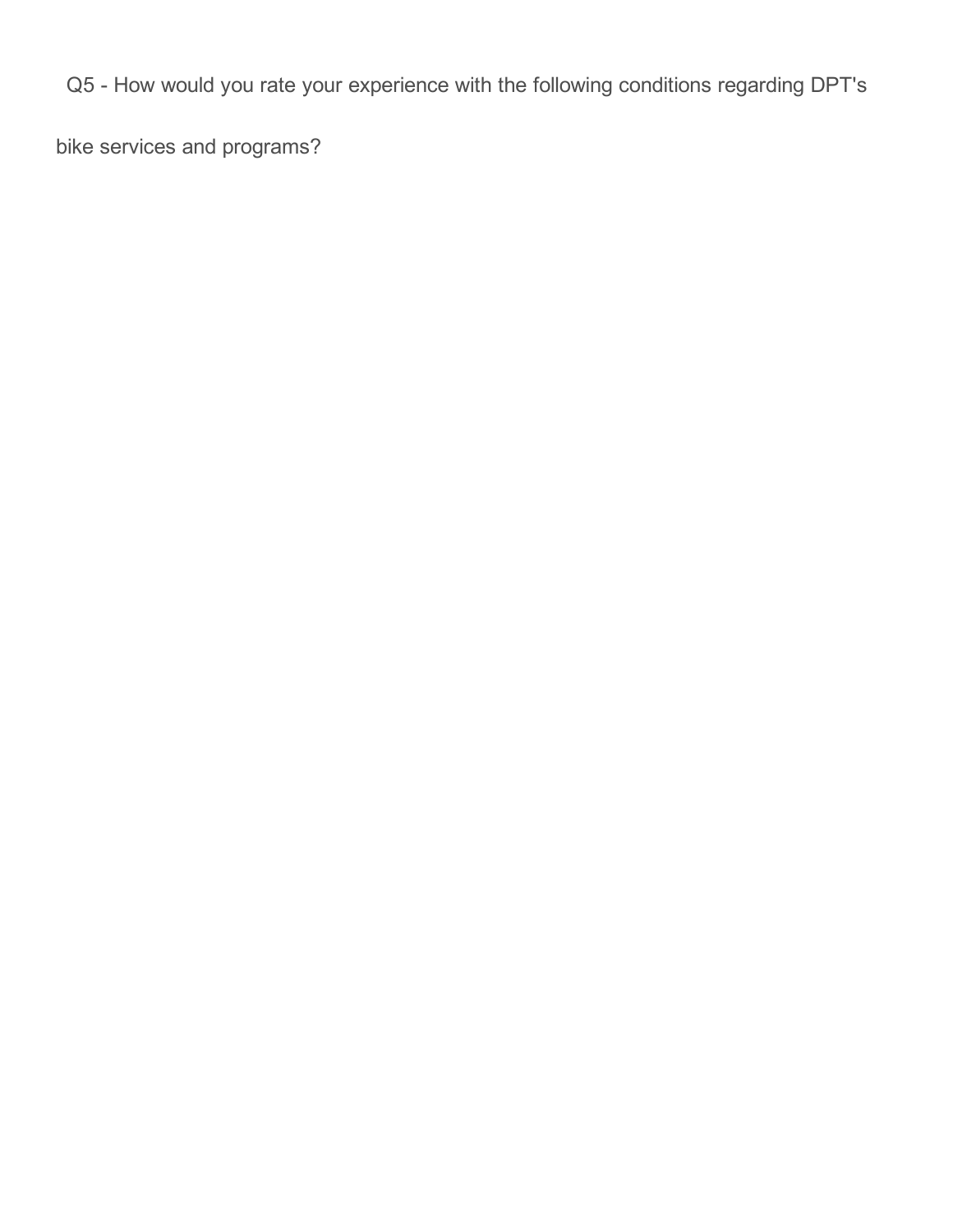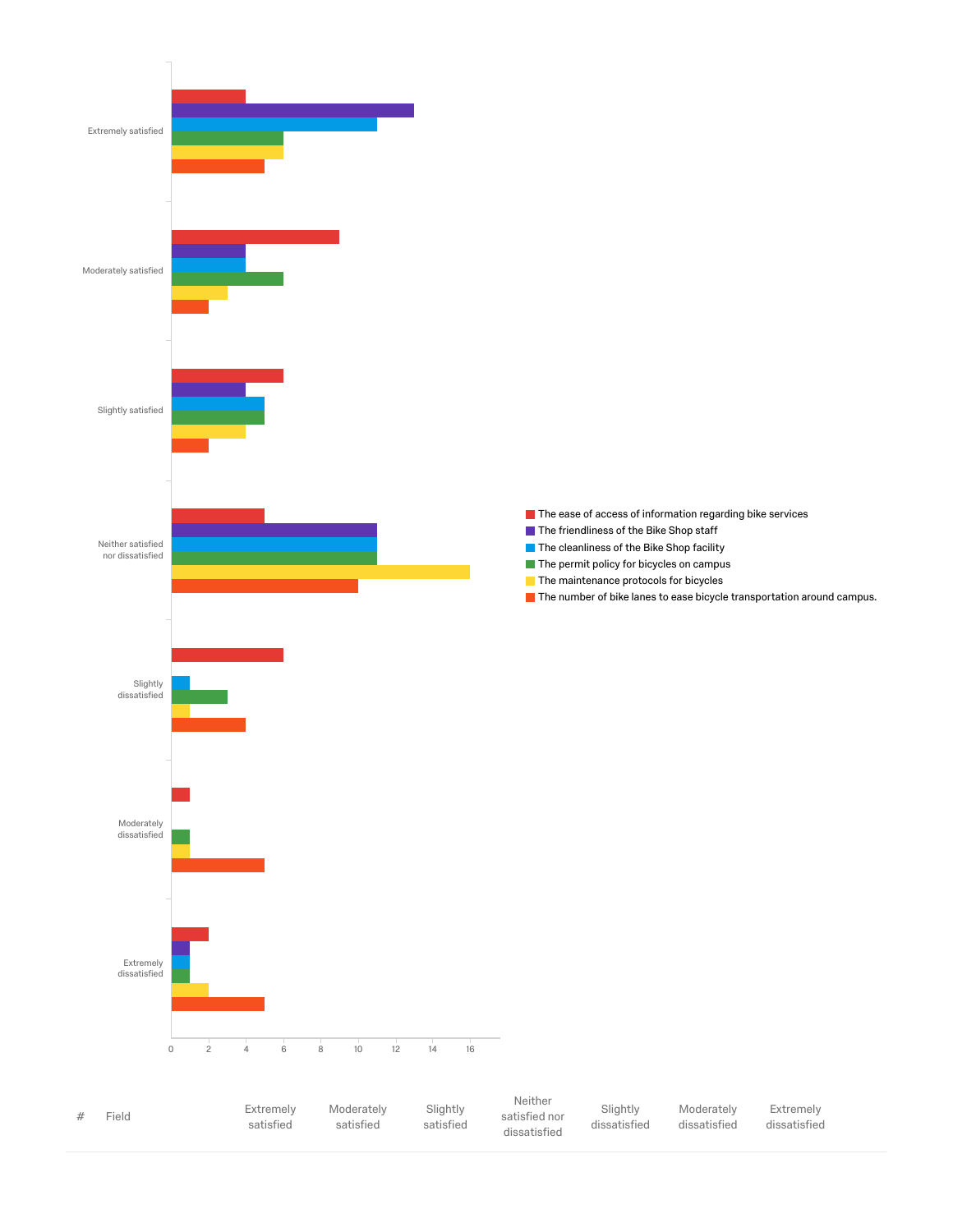| 1              | The ease of access<br>of information<br>regarding bike<br>services              | 12.12% | $\overline{4}$ | 27.27% 9 |                | 18.18% | 6              | 15.15% | 5     | 18.18% 6   |                | $3.03\%$ 1 |          | $6.06\%$ 2 |  |
|----------------|---------------------------------------------------------------------------------|--------|----------------|----------|----------------|--------|----------------|--------|-------|------------|----------------|------------|----------|------------|--|
| $\overline{c}$ | The friendliness of<br>the Bike Shop staff                                      | 39.39% | 13             | 12.12%   | $\overline{4}$ | 12.12% | $\overline{4}$ | 33.33% | $-11$ | $0.00\%$ 0 |                | $0.00\%$ 0 |          | $3.03\%$ 1 |  |
| 3              | The cleanliness of<br>the Bike Shop facility                                    | 33.33% | 11             | 12.12%   | $\overline{4}$ | 15.15% | 5              | 33.33% | 11    | 3.03%      | 1              | $0.00\%$   | $\Omega$ | $3.03\%$ 1 |  |
| 4              | The permit policy for<br>bicycles on campus                                     | 18.18% | - 6            | 18.18%   | 6              | 15.15% | 5              | 33.33% | 11    | $9.09\%$   | 3              | $3.03\%$ 1 |          | $3.03\%$ 1 |  |
| 5              | The maintenance<br>protocols for bicycles                                       | 18.18% | 6              | 9.09%    | 3              | 12.12% | $\overline{4}$ | 48.48% | 16    | $3.03\%$ 1 |                | $3.03\%$ 1 |          | $6.06\%$ 2 |  |
| 6              | The number of bike<br>lanes to ease bicycle<br>transportation<br>around campus. | 15.15% | 5              | 6.06%    | $\overline{c}$ | 6.06%  | $\overline{c}$ | 30.30% | 10    | 12.12%     | $\overline{4}$ | 15.15%     | -5       | 15.15% 5   |  |

Showing Rows: 1 - 6 Of 6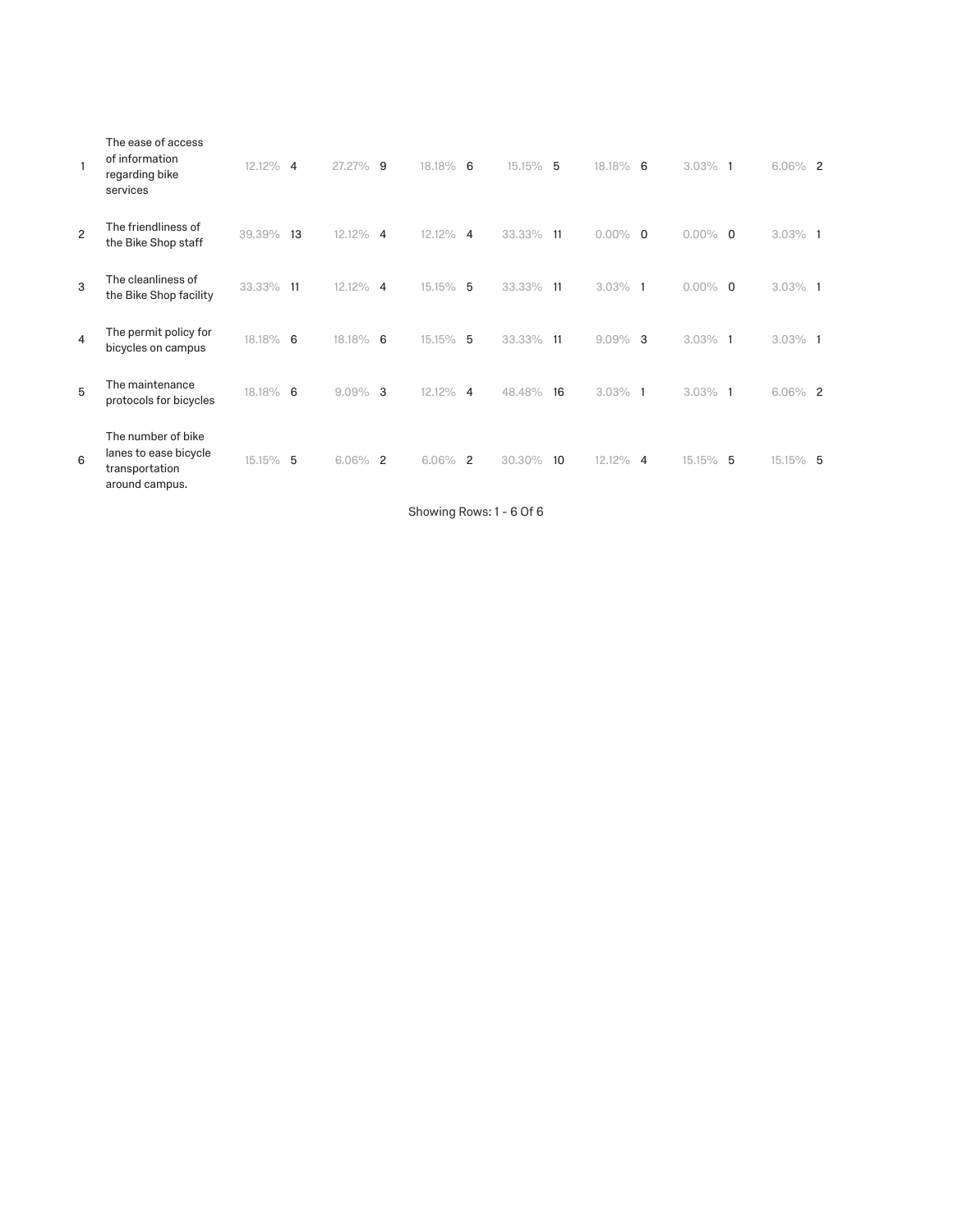Q6 - Have you ever used the Oxford University Transit (OUT) service? Please check all



that apply.

Showing Rows: 1 - 4 Of 4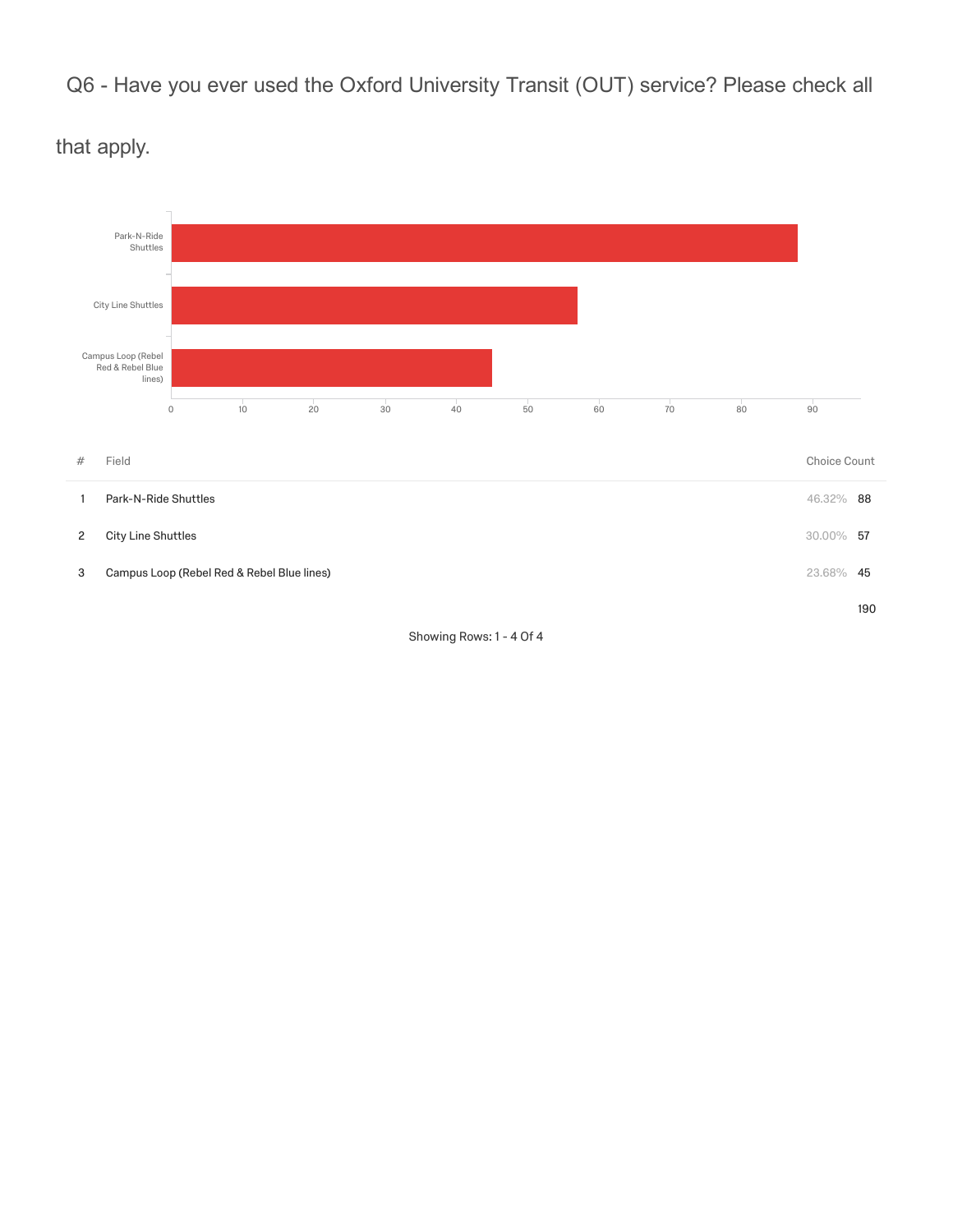Q7 - How would you rate your experience with each of the following conditions regarding

# the OUT shuttles?

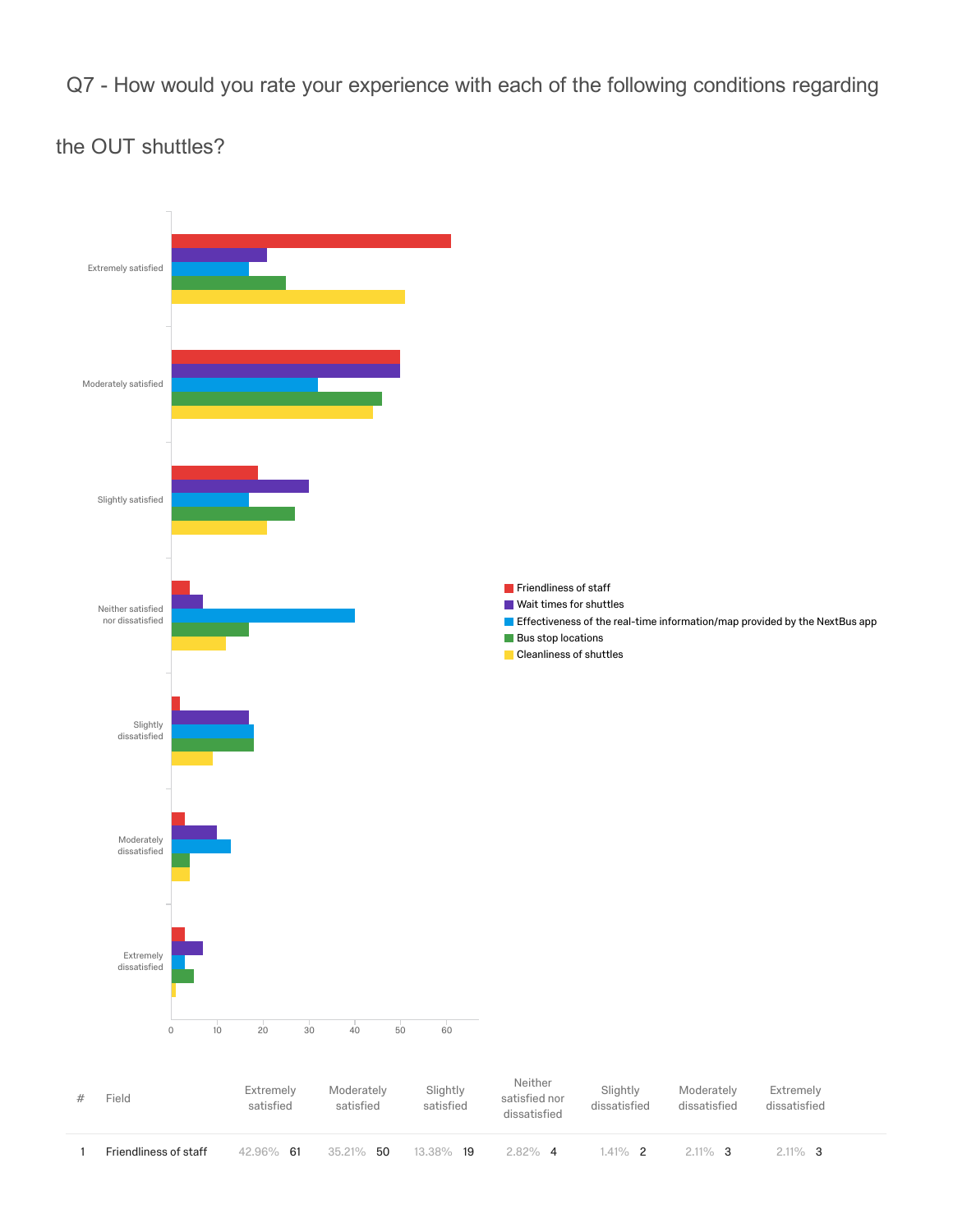| $\overline{c}$ | Wait times for<br>shuttles                                                             | 14.79% | 21 | 35.21% | 50 | 21.13% | 30 | 4.93%  | -7 | $7\%$<br>11.9 | 17 | 7.04%      | 10             | $4.93\%$ 7 |  |
|----------------|----------------------------------------------------------------------------------------|--------|----|--------|----|--------|----|--------|----|---------------|----|------------|----------------|------------|--|
| 3              | Effectiveness of the<br>real-time<br>information/map<br>provided by the<br>NextBus app | 12.14% | 17 | 22.86% | 32 | 12.14% | 17 | 28.57% | 40 | 12.86%        | 18 | 9.29%      | 13             | $2.14\%$ 3 |  |
| 4              | Bus stop locations                                                                     | 17.61% | 25 | 32.39% | 46 | 19.01% | 27 | 11.97% | 17 | 12.68%        | 18 | $2.82\%$ 4 |                | $3.52\%$ 5 |  |
| 5              | Cleanliness of<br>shuttles                                                             | 35.92% | 51 | 30.99% | 44 | 14.79% | 21 | 8.45%  | 12 | $6.34\%$      | -9 | $2.82\%$   | $\overline{4}$ | $0.70\%$ 1 |  |

Showing Rows: 1 - 5 Of 5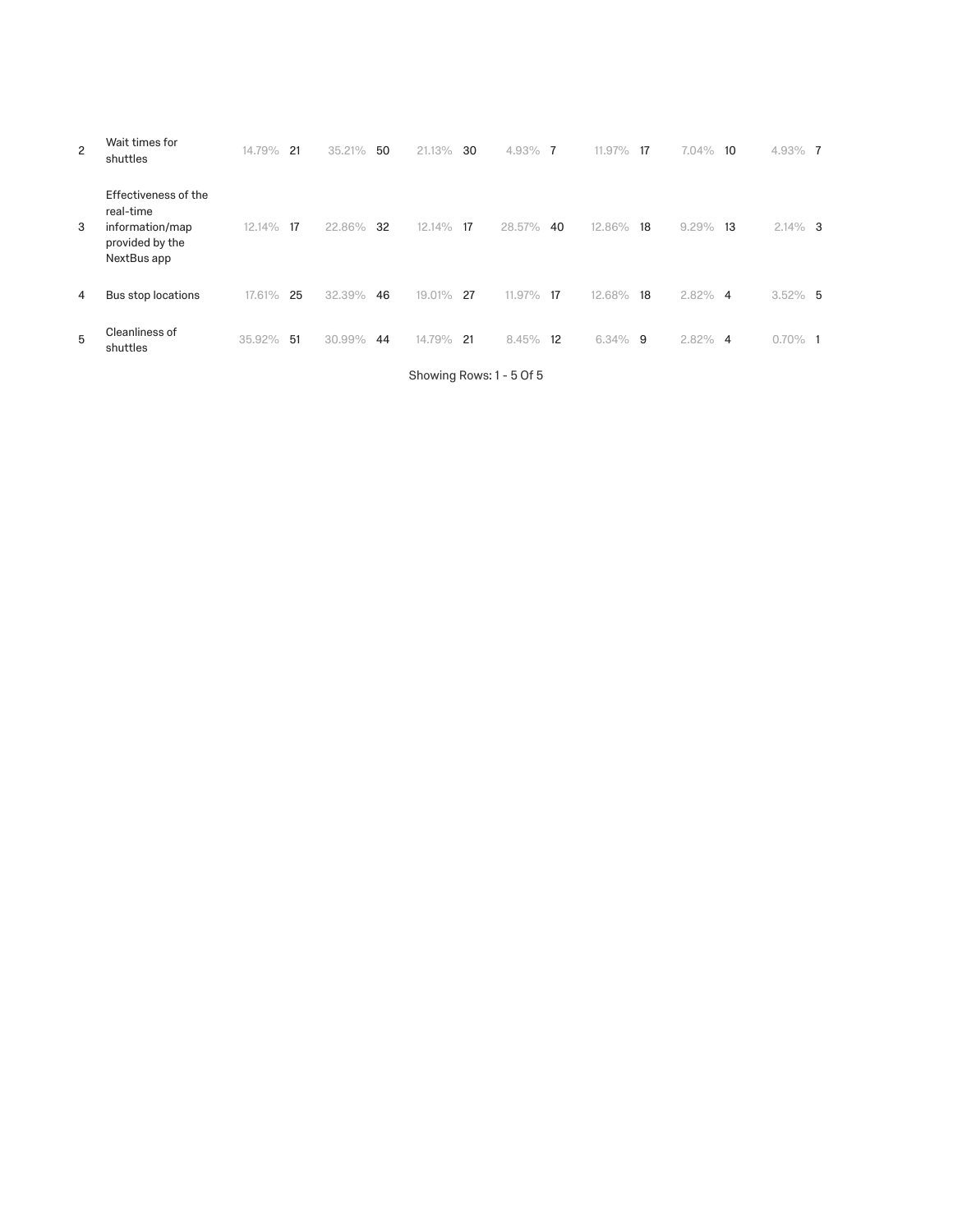## Q8 - Do you have any additional comments about your experience with DPT?

Do you have any additional comments about your experience with DPT?

not enough available parking for the number of commuter students

There is not enough parking for every student on campus. Some permits are over sold for not enough parking spots at Martin and Stockard.

Give students free parking. We already pay for school.

#### DECAL PRICES ARE RIDICULOUS

I encountered several problems with parking permits last year. I am student, but I live on campus and was assigned a residential garage parking pass, which I have no problem with. However, I live and (will be living in) Northgate Apartments, and I would often, for limited amounts of time, park closer to my apartment to unload groceries or something similar to that, because I felt it wasn't necessary to park in the garage and then walk all of my groceries home. To ameliorate this for the coming year, I would suggest that Northgate residents be given residential permits instead of garage ones. I didn't really understand why I was given a garage permit in the first place. It made things harder for my day-to-day activities. Northgate residents are different from dorm residents because we have to do things like unload groceries, etc. I was constantly worrying about getting tickets when parked for only ten or so minutes as I moved groceries or laundry or things like that into my apartment from a closer parking space. I didn't understand why I was given a garage pass when I could have easily parked across the street behind Brown Hall or next to RH1, and people who lived in dorms were given closer parking passes.

Outrageous tickets and steep fines. So glad I don't have to park on campus again.

There needs to be more overflow parking in the garage and open up spaces for RH1 residents in the central lot behind Crosby

At the gold lot, bus drivers tend to leave students at the stop and keep driving with buses that aren't full

I do not feel that it is fair for employees to have to pay as much as we do for parking and then have to arrive to the lot by 7:20 to "maybe" get a spot. I feel if we pay that much money we should be guaranteed a spot.

The OUT buses should run more quickly

not. enough. parking. spaces. I have had to actually miss class on MULTIPLE occasions due to not being able to find a parking space.

Staff should not be forced to purchase a permit to park at their place of employment

It would be nice if you all weren't constantly trying to force us to park off campus, some of us have children and other obligations that mean we need quick access to our vehicles and DO NOT have time to wait on a bus.

More parking for commuters and More Meyer parking

Lack of commuter parking spaces

Please stop taking away parking spaces. Please tow ALL student violators in ALL faculty/staff lots, not just reserved spaces. Us poor employees are just as valuable as the ones who could afford the reserved spaces.

Not really

Quit overseeing passes then ticketing when we can't find spots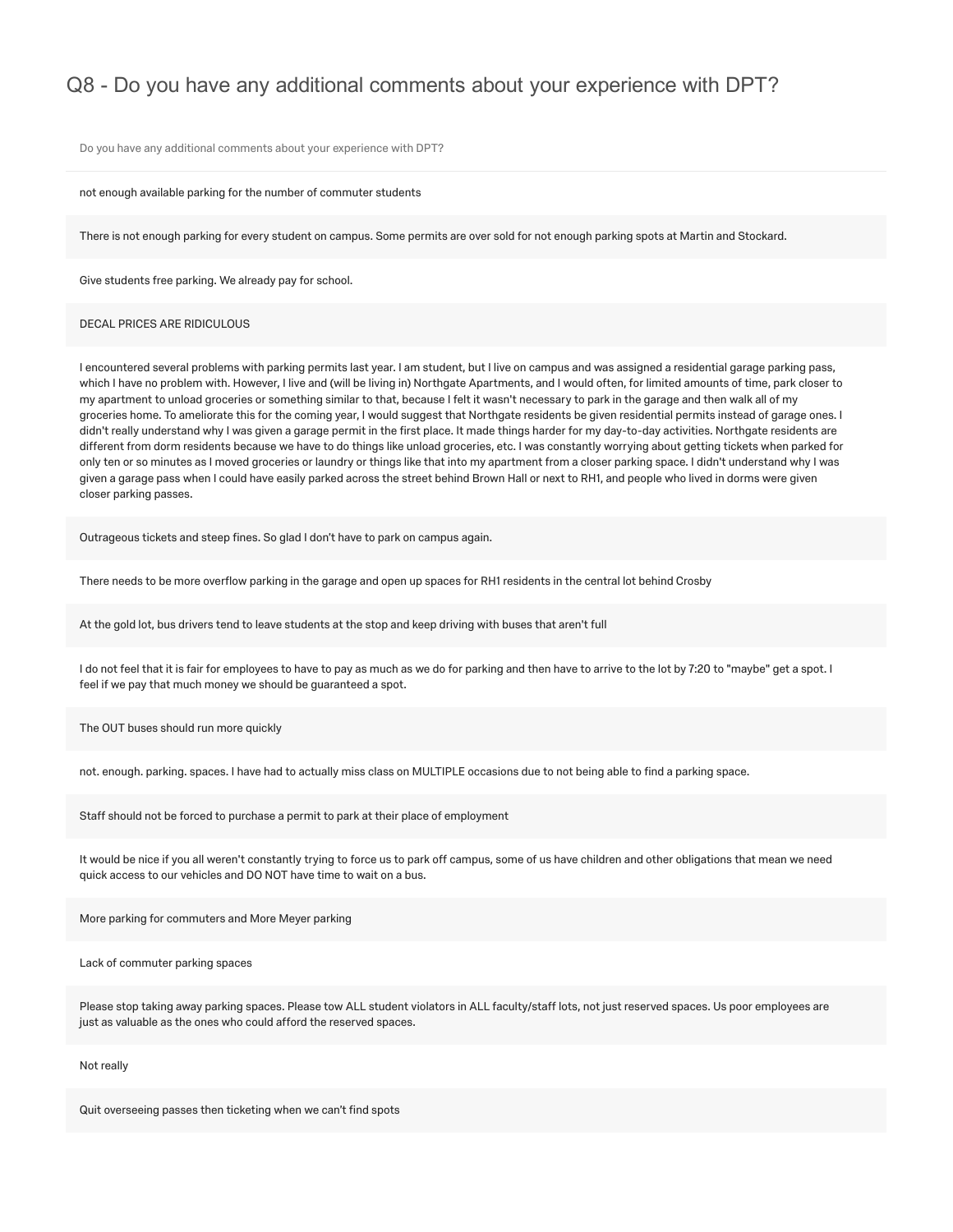There is not enough commuter spots available. It's really hard on students during baseball season because the public and commuters compete for the same limit spots that were suppose to be just for commuters. It seems like with every function that is open to the public that there is not enough parking to accommodate both students who paid a lot to park and the public.

Calls are always quickly answered, response time is very quick, attitudes are polite and caring, from all staff/officers/administrative staff I have encountered in my 20 years as an employee.

#### Keep up the great work!

Website is very difficult to use and is one of the worst of any department on campus.

DPT has too many different committees and steering groups and so forth, so it is too easy for DPT to pass responsibility for its decisions around. I've been trying to figure out who to talk to about allowing faculty to buy a small number of daily parking passes: I usually bike, but I know that if I buy a year pass, I'll be lazy and drive every day. I would like to be able to drive on rainy days without spending \$10 at one of the parking meters. I've talked with several people at DPT about this, and everyone tells me it's a different committee's responsibility.

Repeals process needs major improvement

need to make parking easier and more accessible for students since parking permits cost so much and we are students of the University. Many of my fellow classmates had issues with their car being towed or being issued a citation, but they were on campus because they were studying for the many tests we have in pharmacy school. There should be more benefits to our parking permits as students since we pay the university tuition on top of the permits to park on campus.

Not enough faculty parking near center of campus. Consider not permitting freshmen to bring cars to campus and designating some of interior parking for faculty.

OLE MISS PARKING SUCKS ASS!!!!!!!!!!!!!!!!!!!!!!! YALL LITERALLY ARE THE WORST AND MOST RUTHLESS PEOPLE IN THE WORLD. I PAY \$40,000A YEAR TO GO TO SCHOOL AT OLE MISS AND I THINK MY CAR CAN BE IN FRONT OF MY DORM FOR 5 FREAKING MINUTES WHILE I CARRY HEAVY THINGS AND GROCERIES TO MY CAR OVERALL YOUR DEPARTMENT IS EASILY THE WORST THING TO HAPPEN TO OLE MISS!!!!! THERE ALSO NEEDS TO BE MORE PARKING SO MAYBE YALL COULD GET IT TOGETHER AND GET YOUR HEAD OUT OF THE GUTTER AND FIX IT

Better parking system needed, potentially a better system as far as commuter parking should be instituted. Many of the parking locations are bottlenecked at times and cause issues with getting to classes on time, despite leaving rather early for class

Stop charging students to park on their own campus

WE NEED MORE PARKING SPOTS!!! That are FREE!!! Parking is absolutely ridiculous on compus.

I think you're doing a fantastic job, in spite of the many complaints that are wrongfully leveled at you. We're all on the same team and I appreciate the work that you do for the team!

Marcus the bus driver deserves a shout-out!! He used to drive gold line for a couple years. I had park and ride and would talk to him every day, and the following year I bought a commuter pass but NEVER USED IT because I missed talking to Marcus every morning so I just kept taking park and ride anyway!! He's so great! Tell him Claire says hi!

It would be helpful if all staff/faculty had assigned parking spaces and pay more each year for the space.

It is unacceptable to pay for a parking pass and not have sufficient parking near your building. I think people should be assigned lots close to their work building and ONLY those can park in the area. Even Ms. State has parking related to your workplace!

The cost of buying a parking pass are unethical. Most grad students can't afford to buy one. If you made the rate reasonable, you would not only provide an actual service to students, but you would also bring in more revenue.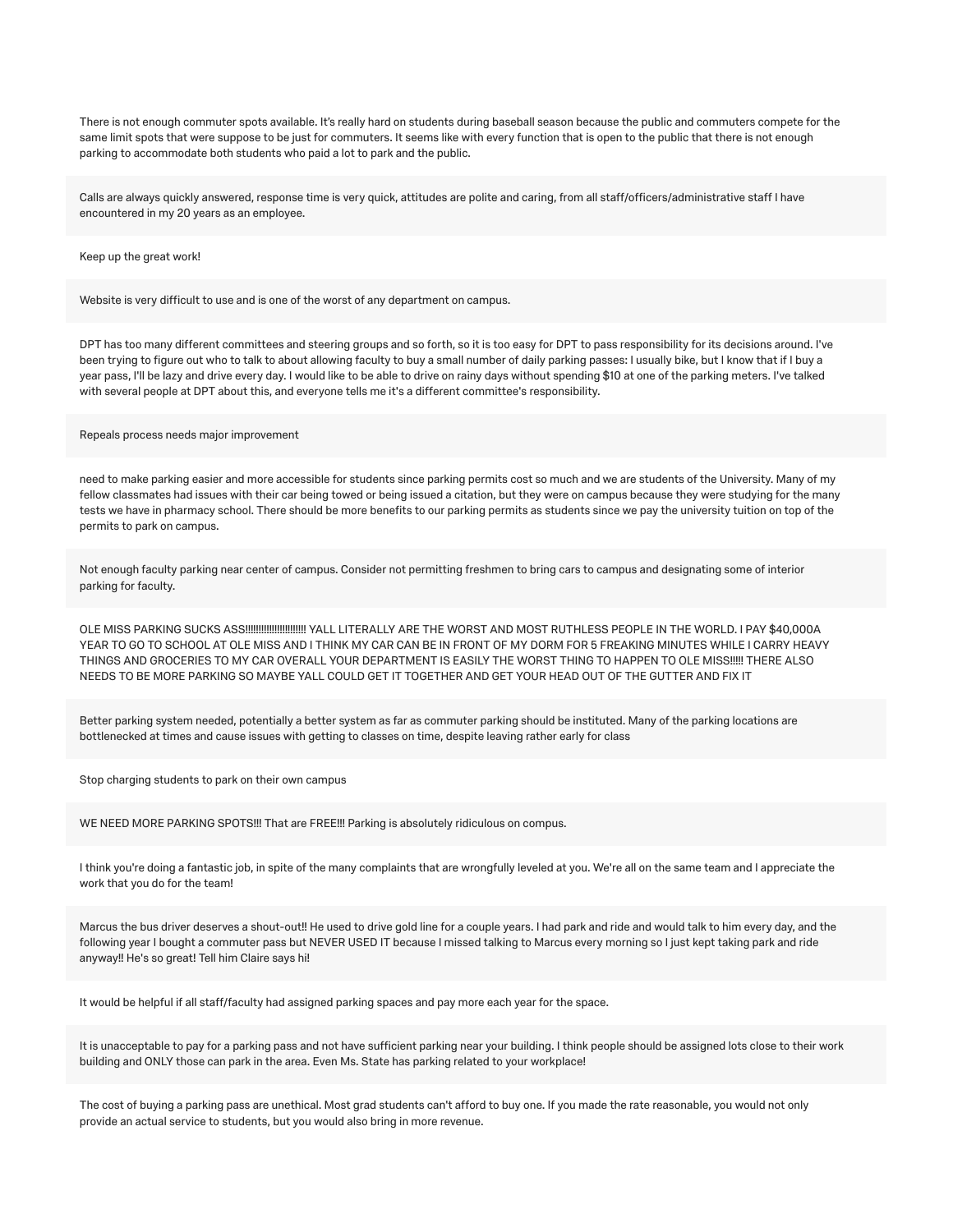Over two decades at this campus, and every year it gets worse.

It concerns me that such a high payment is required for faculty/staff to simply go to work.

Y'all give the university a bad name by sucking up every penny from the students and visitors. No where near enough parking spaces for commuters, and because of this it causes several wrecks around the first couple of weeks of classes. Y'all are just awful.

DPT has a tough job trying to keep all the categories of parkers happy.

#### It's too expensive.

There is no parking and only one stop on campus fornthenyellow line. Parking this year is the WORST it has ever been. I have to leave my house an hour before my class starts just to find a spot, I'd say it's easier to use the bus but now the yellow line only goes to the student union and not the observatory. Extremely difficult to get to Campus this semester and parking desperately needs to be fixed before fall semester starts. Or, don't sell so many passes this year to freshmen.

#### Fix parking for commuters

Faculty need to be able to park at various times in the day, not only at 7:15 a.m. Also, faculty teaching evening courses or serving on the Faculty Senate find it very difficult to find a parking place on campus because students take all of the close-to-campus parking places. Very unfair!

Faculty and Staff parking permit costs are extremely too much!!!!! Ridiculous to have to pay that much to park.

The commuters take all the metered spots near my building, so when an actual visitor needs a space they still have difficulty finding parking. It doesn't matter though, b/c the meters are generating money while pushing the staff further and further from their offices. There needs to be meters for cars that do not have a parking permit so actual visitors can find a place to park. Also the fact that a staff member making \$13/hr has to work for two days to pay to come to work is not right.

Curious as to why non-faculty vehicles are allowed to park in the faculty lot (Band Lot) next to the Music Building before 5PM on weekday baseball games. This is an ongoing issue, yet no ticketing or monitoring of the situation seems to take place.

It would be nice if you could remove vehicles from the list when applying for a permit.

There's not nearly enough fair and close parking for students, especially commuters. It was better using park & ride due to poor commuter parking that would have me late for classes. UM charges way too much to have to deal with that. Thanks.

Glad to see how quickly the unsafe plan to only let people nose in to spaces was retracted with community feedback last year. Happy with the system. Get admin to institute a car-sharing program, especially for dorm residents! Incentivize and convince! Save resources and ease congestion!

There are 12 empty parking places behind the law school, that although reserved for Service, are never in use. I understand reserving them for Service, but they're never used by anyone. There has to be a better solution that wasting parking places.

move student parking away from central campus to make more space for faculty/staff. do not allow first-year students to park on central campus.

The bus system should be expanded to go down County Road 1056, 102, and not stop just before the airport, people live in these communities as well.

lower parking decal cost, stop taking faculty/staff parking for meter parking

There are too few faculty/staff parking spots on campus. It is impossible to find parking after 8am. Faculty/Staff should be allowed to park in metered parking if no other spot is available without paying the metered parking fees.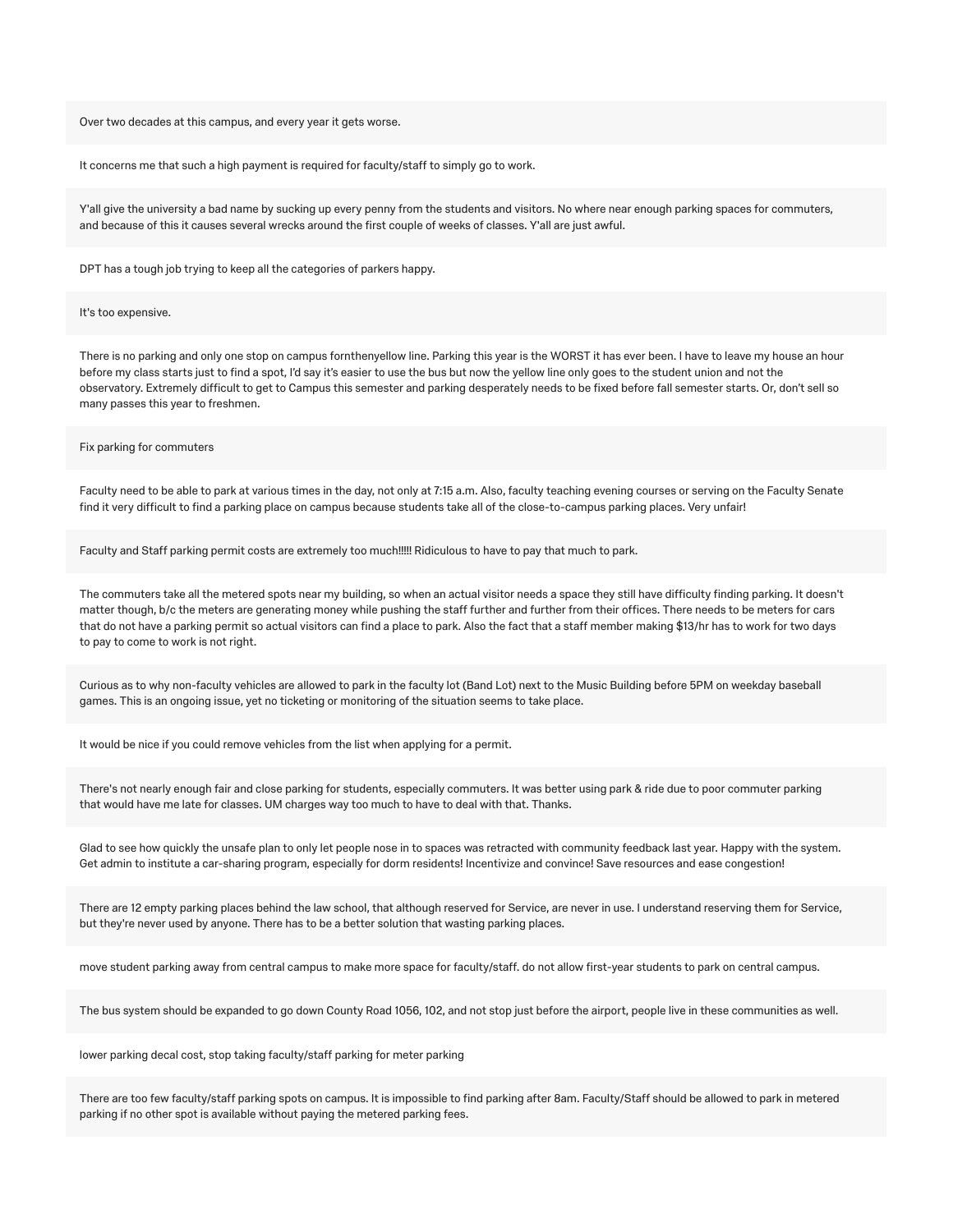#### The Department is fine. The parking spaces available for staff are not!

no

#### It is a mess

There are not enough parking lots for faculty/staff. People in buildings closest to parking lot should be given priority. There should be designated parking spaces for f/s based on location of building to lot.

We need more faculty and staff parking . I have to get to work 45 minutes early if I want to park anywhere close to my building.

Seems inefficient for a campus with not enough spaces to reserve spaces all the time for employees with money to pay for them. They sit open and unused, while people circle parking lots looking for spaces.

The bus staff tends to get VERY close to hitting students even when students are in crosswalks. I feel as though the university transit should not take precedence over students walking in crosswalks.

Sometimes the bus drivers can be a little moody.

If you're going to build a parking garage, make it accessible to more than just freshmen who already live on campus. The new parking garage is sitting there half full when commuter students have nowhere to park.

The shuttle service to the Old Taylor Road lot is VERY slow in the afternoons around 4pm. I use both park and ride shuttles and the wait time for the Jackson Avenue lot is never as long as for OTR. Also, in the winter the buses seem to warm which encourages germs.

I feel that the fine for not posting your faculty permit is too high. For all of the hundreds of times I come to work, leave campus, return to campus, etc. and remember to post my permit, then each time I forget because it is raining and I am trying to bundle everything while still in my car and getting an umbrella deployed, or the parking configuration has changed and when I am trying to figure out where I can park, and if there's spots, and I just forget, I have to pay \$55. And the parking people are very thorough in that NOT ONCE did I forget to post my permit and I did not get a ticket. \$25 is a nice slap on the wrist to not forget to hang my permit, but \$55 is a true punishment. It hurts my feelings and makes me feel that as a faculty member who comes to work every day, goes out to lunch, and comes back to work, that I am just being used as a revenue generator. I am handicapped and work at Guyton. With the removal of two spots, and the destruction of the tennis lot, parking has become a premium, where I am now having to park at distances that are difficult for me. It is becoming an every day annoyance, and then to get a \$55 ticket just rubs salt in the wound- and honestly, it makes me wonder how much longer I am going to be able to work here because if I cannot reasonably get into my building then Idon't know how I can keep working. I LOVE my job, and it used to work well for me and my disabilities, but it is quickly becoming problematic. Hunh. Well it seems that my annoyance is with a "little" more than just the amount of the fine. If you would like further discussion of these issues, I am Renee Cunningham, Assistant Professor of Mathematics Education, office 336 Guyton. reneec@olemiss.edu.

Not that you all care, but it's ridiculous what you all charge for parking permits and there needs to be more spots available for staff and students. Like, why would you make the parking by the tennis courts near fraternity row all for their housing? Half of the time those spots don't even get used. And quit trying to get rid of your workers, by buying some new expensive technology that checks for license plates or permit. It makes no sense to try and tell people how they park, either.

The website should include information about holiday parking rules. If it does not include these rule such as on Easter when there was no school on that Friday, then students should not get tickets for information left out of the website. Also think about finals week parking. There should be information on the website about students being able to move there cars to unpack their dorms. For example, a student that has a percent for garage parking, but lives in RCSouth, should be able to move their cars and park in the RCSouth lot during finals week, so that move in will be possible. Consider revising or updating the rules for there are only simple common sense rules on the included on the website now that does not give any information about the important events students what to know about.

Parking is awful.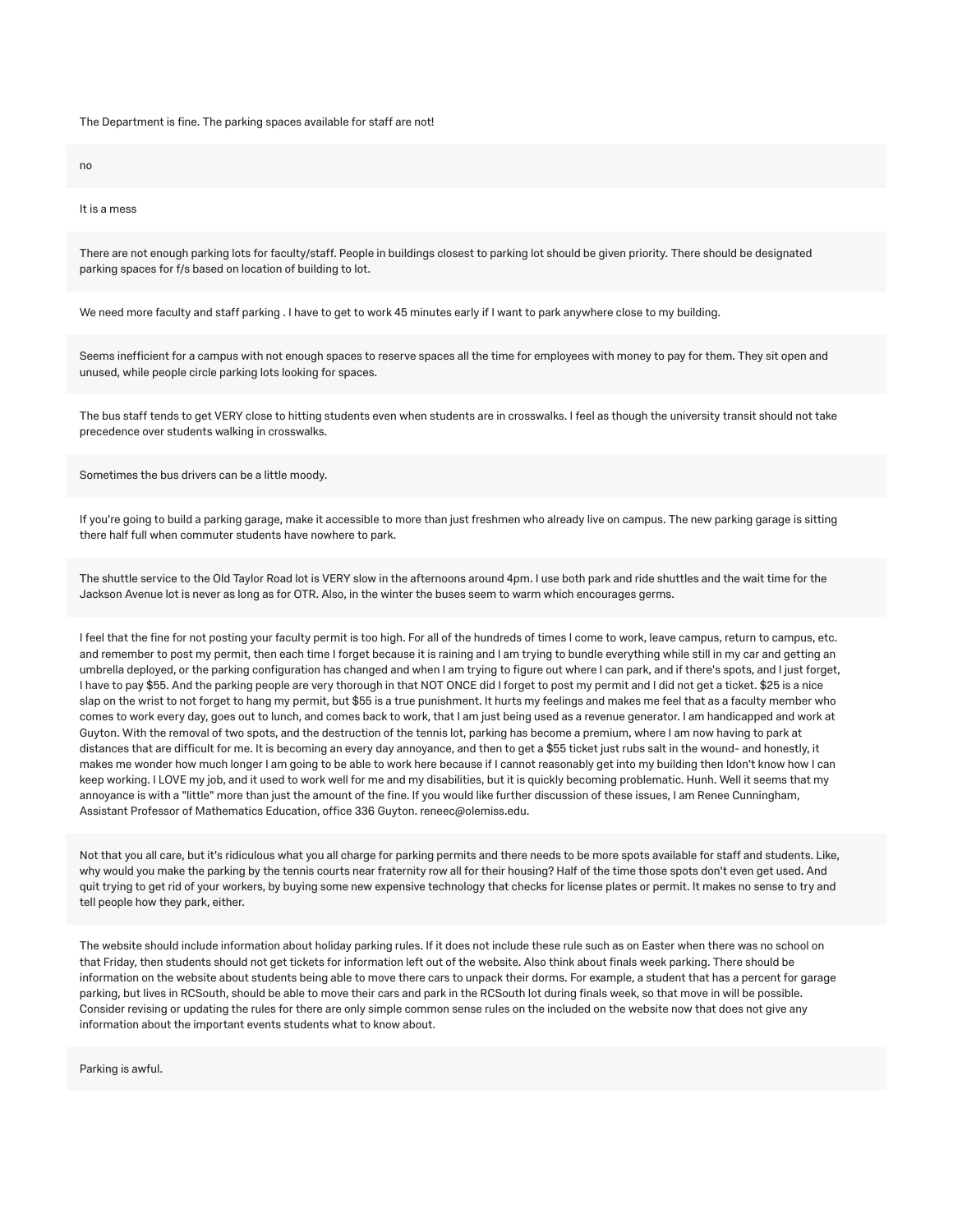Parking availability for faculty/staff is really poor. If it continues, there shouldn't be as many faculty/staff permits sold. Each year there are less and less f/s spots available and no way to alleviate the burden/congestion. Also, it's ridiculous that the campus will triple ticket individuals for any infraction - it's a scheme to get more money for the university. One shouldn't get a ticket for illegal parking, wrong parking pass and then wrong parking lot all at once. If someone parks in a wrong lot one ticket should be enough (maybe even reorganize your ticket reasons to account for it).

Regular parking fee is rather expensive, especially for staff. Reserve parking fee is very expensive for faculty and staff.

Not enough Faculty and Staff parking in the areas where it's needed

#### Much more parking needed for faculty/staff!!!!

Parking permits for commuters too expensive. Some of us like myself have two jobs and commute 30 minutes and at various times of the day after paying a lot for a permit it is still difficult to find a place to park. Shouldn't ever have to be late to class because it takes an Additonal 20 minutes to find a parking spot

Most of the bronze route drivers are so nice and greet you and tell you to have a good day as you exit--which is honestly the most pleasant thing. I love how nice they are and they're so easy to chat with if you're the only one on the bus. I loved the guy that retired, he was the sweetest, like everyone's grandpa. His replacement that he trained is great too. There's a real sense that they enjoy their jobs. But there's one driver, a younger black woman with short hair, and she was so nice in the beginning but over the past couple of months she's changed. She seems constantly annoyed and doesn't respond to greetings, thank you's, or well wishes. She'll also drive off as you're walking up to the bus. I've been feet from the door as she's taken off. Also y'all need to keep 3 buses running at all times. Inevitably when only 2 are running, they're back to back and I miss both and have to wait 15-20 min for one to loop back around.

Thank you!

Not enough commuter parking

We pay enough in tuition. Quit charging us ridiculous amounts to try and park on campus when you can't even get a spot half the time

Extremely upset by the number of unreasonable tickets received.

I understand that your task is nearly impossible and there are probably very few individuals that do not have complaints. Please know that I truly appreciate all that you are trying to do. On that note, I believe there is not adequate parking for faculty/staff. Due to lack of parking, I am not able to run errands (work or personal) during a lunch hour. I work on one of the far ends of campus and several times, the only parking I could locate was at the water tower - all the way across campus. I was very late coming back to work, even though I gave myself, what I thought was more than enough time, in case I had to walk. I feel this is unacceptable. Students are consistently parked in the faculty/staff lot near to and behind my building. I don't mind walking in the least if lots are filled with faculty/staff, but when I have to search for parking and there are students (and their fast food garbage) parked in those parking lots, I feel that this is completely unacceptable. I listen to students laughing about all the parking tickets they have gotten and will continue to get - running into the thousands of dollars - because they don't want to walk too far to class. Needless to say, I get very frustrated when hearing that. Also, one day I was was "not allowed" to park in a commuter parking lot - 2 lots to be exact - due to a baseball game and I couldn't find any parking - even at the water tower. I was extremely late for work, then questioned for being late. There were 2 empty parking lots and I was not allowed to park in any of them. I have to rely on the commuter parking lots also because, again, if I have to run an errand, leave at lunch or I can't find faculty/staff parking, I have to find a commuter parking space. Just a thought . . . .the university basically insists that freshman live on campus, and live the campus experience. I think the university does a great job of accommodating student needs. With that said, I feel the freshman do not need vehicles on campus. There are shuttles, buses, friends, we are close enough to the square . . . . . I understand that we are here for the students, but this campus can not run without its faculty/staff. Again, I certainly don't mind walking, but when I do due to a sporting event or students in faculty/staff parking. Thank you for allowing the university community an avenue to voice concerns.

There need to be more commuter spots

Communication within the DPT department could be better. When I have questions, I receive a different answer from each person, and sometimes, the information given one week is different the next - and that's come from the same person before. There needs to be consistency and clear communication. How should staff know the rules and proper procedures when the own DPT staff don't?

There are not enough parking places for faculty. The paid slots are typically empty, but still unavailable.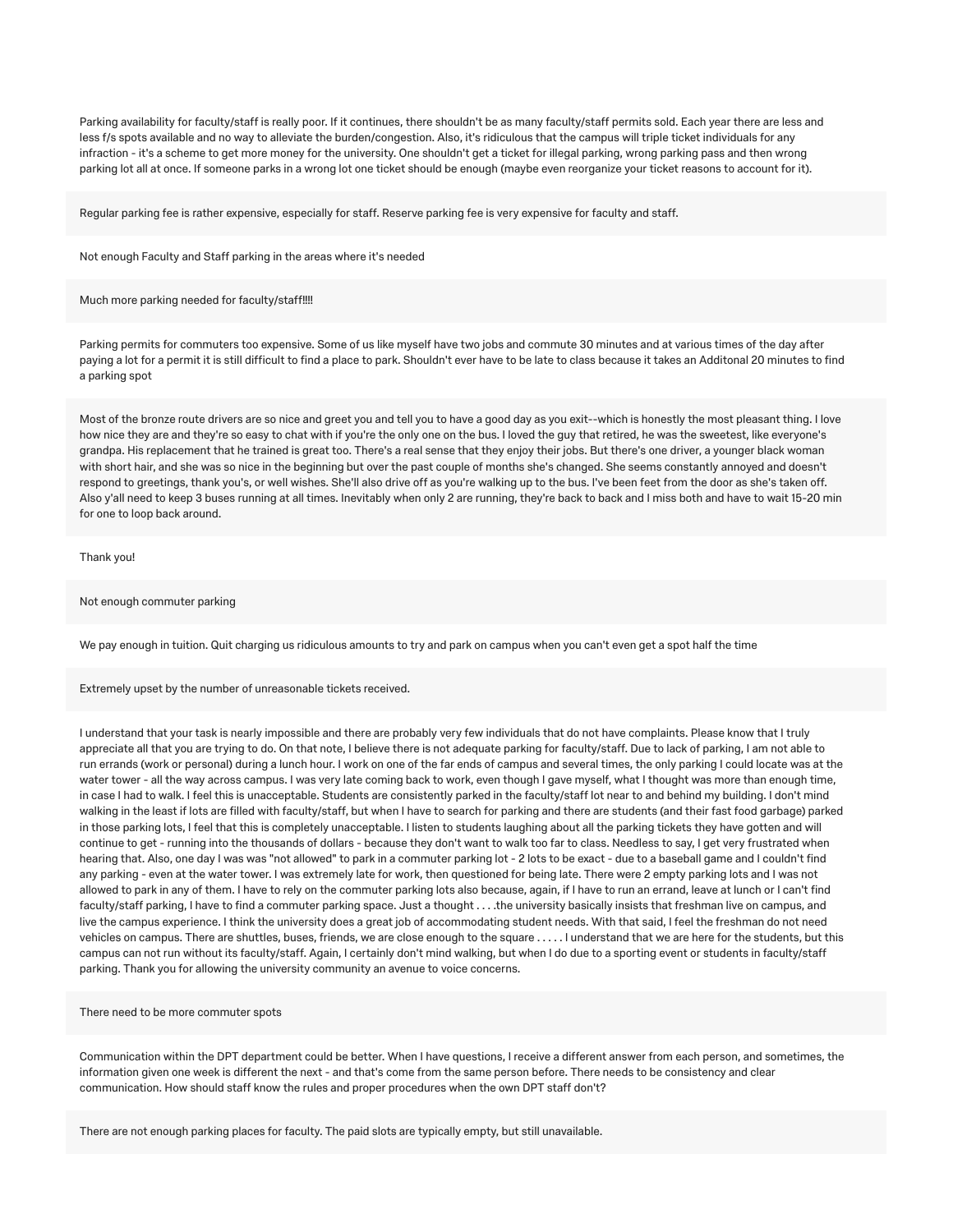There aren't enough handicap spaces for using the library or Johnson Commons.

My only comment would be that DPT should be located at a more easily accessed space....especially for visitors to the campus.

#### MORE.PARKING.

I am "low tech" and have a basic cell phone so I appreciate the face-to-face or phone interactions. I do notice the students who use their phones for everything including bus routes and times.

THERE IS A DEFINITE NEED FOR BATHROOM FACILITIES (PORT-A-POTTIES) AT THE TAYLOR PARK N RIDE LOTS. THERE ARE BATHROOM FACILITIES THAT REMAIN LOCKED?????? WHY??????

Overall, everyone is very nice and helpful. I really like that your office hours start at 7:30 AM.

Serious lack of handicapped parking places!!

No

No

Ole Miss DPT needs to reevaluate parking ticket services. The policy that if you try to appeal your ticket and it gets denied so your ticket amount goes up is absolutely unneeded and unnecessary. It just feels like another way to try and get more money out of the students of Ole Miss. Also, commuter lots are completely oversold and the fact that this is a thing is ridiculous. We should sell the right amount of commuter tickets per parking spots we have.

Bronze line younger woman has a major attitude problem. Very rude. Will not wait for you... even if you're right beside the bus.

There needs to be more parking around the circle for students during the school day and possibly needs to be a bus running between the track parking lot and campus.

More 30 minute parking behind Crosby

There are not enough parking spaces for everyone.

Showing Records: 1 - 96 Of 96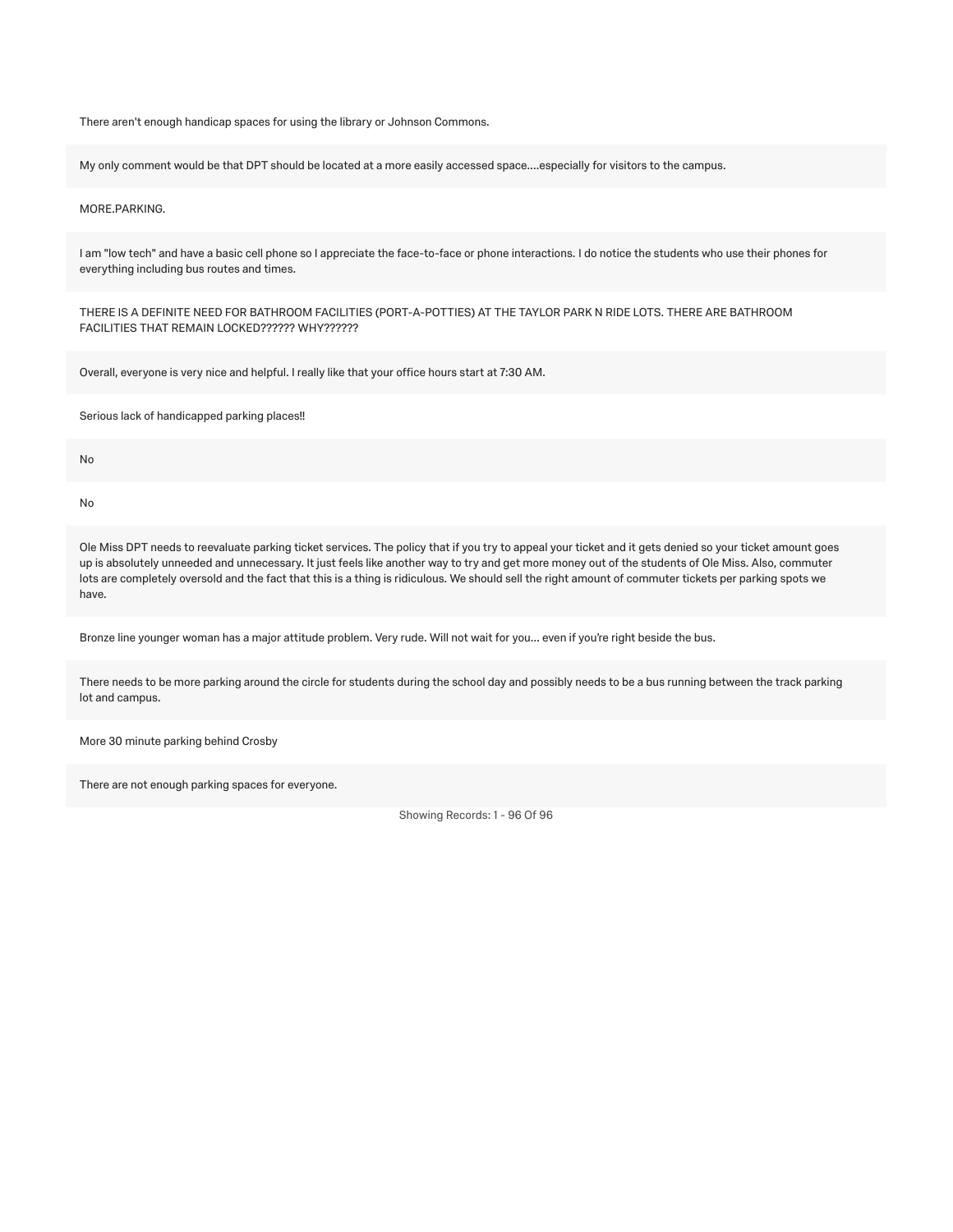## Q9 - Do you see any areas for improvement in parking and transportation on campus?

## Please explain.

Do you see any areas for improvement in parking and transportation on campu...

# more commuter parking More parking spaces and free parking Decals cost too much for there to be limited parking. Have Bronze Line come through the Hub rather than its current route. You should put a flag of the color of the bus on the side of the bus so people could see what bus they are waiting on from far off and not waste their time waiting Cheaper parking, a less vindictive staff MAKE MORE SPOTS OR GIVE OUT LESS PARKING PASSES IM SICK OF DRIVING FOR 45 MINUTES TRYING TO FIND A SPOT BEFORE CLASS I do not know where to start on how to improve the parking except quit taking the spaces away or open up more expensive parking spaces again. Also the Permit needed signs are way too small for people to notice. Stop taking away student parking to make more staff parking Nope. As long as y'all have people that WANT to give students a ticket while we pay thousands already to go to Ole Miss, it's never going to change. If you really want to improve it, make more parking. More convenient parking locations. More parking for students and make it affordable. OUT does not route through my residence area and it's extremely inconvenient to pay over \$100 for a parking spot and it's not even guaranteed I don't know that there is anymore available space for parking but I do think it would be feasible to not charge so much for parking since we are not guaranteed a spot. There are not enough parking places for all the permits purchased Cut the number of cars on campus by prohibiting freshmen and other campus residents from having cars parked on campus or require off campus parking of their vehicles. Get rid of hang tags entirely. They block windshields and are a hazard. more parking spaces Yes. For the amount of money paid, it seems that the university would take into account the population of the staffing/faculty community and the

number of spaces available as well as the distance to get to your building. It is very frustrating having to pay as much if not more than the students and can not even park next to the building you work in or have to wake up two hours early in order to make it to work, just to race everyone for a parking place when you do not have to be at work yet and can not work yet (no overtime).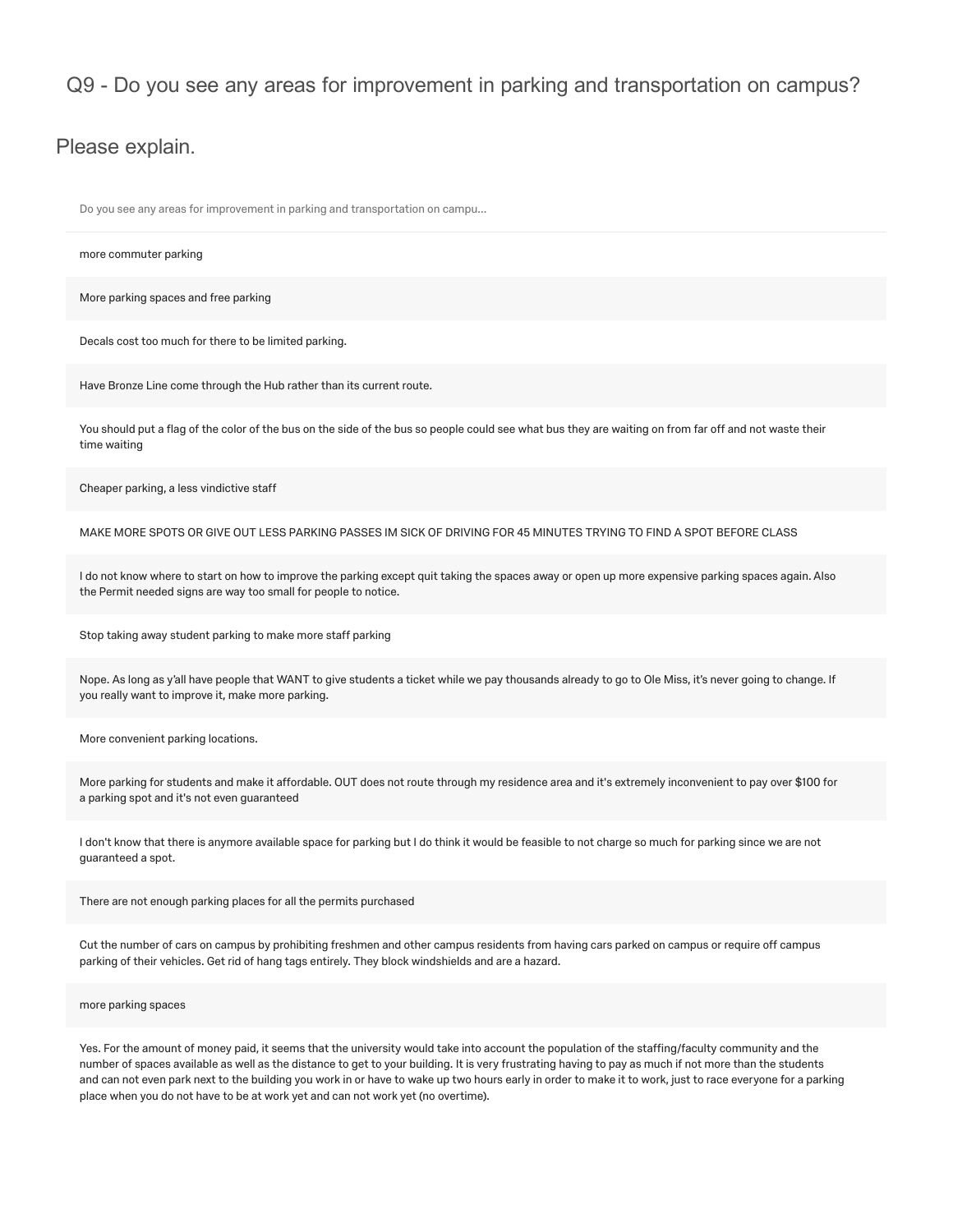Stop taking away regular spots to make more room for reserved spots that normal employees cant afford or replacing them with metered spots. The metered spots appear empty most of the time.

People park around the Turner Center for early morning work outs or swimming. They do not clear the parking area before 7:30 each morning so the staff and faculty do not have may spaces to choose .

freshman shouldnt bring cars

More parking for commuters. A parking garage for commuter. Bronze bus running both ways. Not just one way.

The parking garage would be easier to navigate if the end spaces were reserved for compact cars only. When large pickup trucks park on the corners, it makes it difficult to see and navigate around them.

Garage should be open to commuters. Less faculty parking

See previous comment. We're paying an exorbitant amount of money for the privilege of being able to come to our jobs as it is, it shouldn't be so difficult to find a parking space given that fact.

More close parking for commuters.

More parking spaces available

I suggest adding a parking garage near the baseball field.

The commuter lot behind the new residential parking garage doesn't feel very safe. Freshman have nearly run over me driving too fast out of the parking garage. This should be monitored more closely.

I understand the need for parking tickets and am appreciative of the leniency for first-time offenses, but a parking hang tag, while preferable, occasionally gets knocked off. If we are instructed to remove them while driving, more grace should be allowed. There should be a way for a vehicle to be looked up in the system if parked in a hang-tag designated lot rather than automatically be given a ticket if the hang tag is not present.

Parking for graduate instructors besides commuter/park-and-ride

The number one issue right now is ADA parking/access with the buildings associated with the School of Education. Currently under construction, there have been statements made that there will no longer be handicap parking in front of the building. We have many elderly employees and employees with handicaps that cannot walk the distance from a parking lot to the building.

Need to increase parking citation fees to balance decreasing permit fees. No reason to punish people following parking guidelines by raising employee parking permit fees every year despite less spaces available and is following parking regulations.

staff parking should be assigned near the building we work in parking tags should be assigned to a designated spot, number then and assign to one person per space don't over sell spots for staff put up a scan gate at staff lots so students cant get in, you have to swipe your badge to get in make students park in garage and give some of the resident parking around burns, minor, pittman to staff close by even Ms State gives parking spaces close to your work site to staff I don't mind paying for a spot but I DO mind paying and not being assured a spot near my work place

#### MORE PARKING

Add more spots!!!

Increased faculty parking closer to office/classroom buildings. This is being pushed further and further out.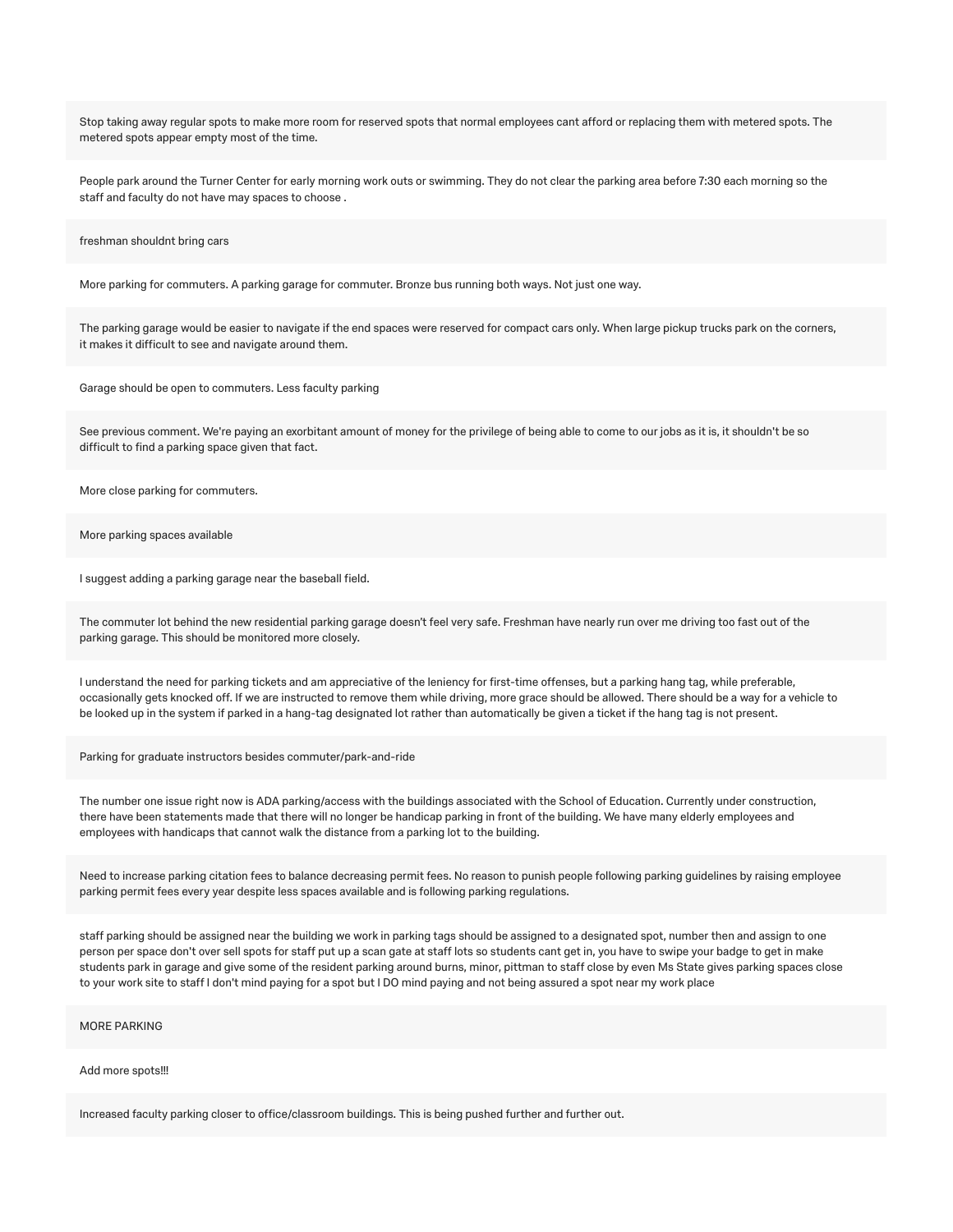Bike lanes and bike accessible paths need to be prioritized. Getting around the south part of campus involves a lot of dodging through parked cars in parking lots.

More parking with better signs to distinguish parking areas

Lower the prices of the parking decals

Yes, there should be better signage as to what permits can park where since there is so much construction that goes on, on campus-- it is hard to keep up with all of the changes. There should be more benefits for student parking permits since we are students of the university and many of us need to be on campus for certain school events going on and for studying.

Stop shutting down public use of roads in the interior of campus.

During certain events on campus, such as dorm moving in day and other times there are a large amount of visitors on campus, being physically present to direct students and parents proper parking areas and not using faculty and staff spaces or blocking spaces.

EVERY FREAKIN WHERE BECAUSE YOU ARE THE WORST EVER

Commuter parking

Yes. The fact that yea you all charge students to be able to park on campus is a serious area of concern

PLEASE OPEN THE PARKING GARAGE FOR EVERYONE!!! Many days I have arrived on campus 20 mins early but I'm late for class because there are no parking spots. We want to see a change in this.

I don't have a good understanding of the bus "arms" that restrict travel on certain streets, so I cannot fully state that this is an area for improvement. The restrictions require that we drive to the opposite side of the campus to access the Lyceum/Circle/Grove area when it's so near to us.

Something needs to be done with the allocation of spots on campus between faculty, staff, and students.

More buses driving on the longer routes

#### More commuter parking

You have GOT to allow for more parking for staff and faculty. I live about four miles and have to leave my house 45-50 minutes before I have to be at to work in order to park anywhere near my facility. PLEASE consider this. I have to return home occasionally at lunch and am unable to find parking upon my return. I have had to park in a metered spot---I already pay for my decal. I will probably end up leaving my job at Ole Miss because of the dismal parking situation.

Parking on-campus is a nightmare, off-campus parking is a necessity to save time and avoid competing for spots. Add more student commuter parking spots or reduce the price.

There are not enough parking spaces for faculty and staff since the bike lanes have been implemented.

Many. People need to be able to park in the lot closest to their work place. A faculty parking garage behind Stewart would be an excellent idea! A parking garage for staff/faculty with shuttle would be even better!

See previous please.

Disband the Parking and Transportation Office.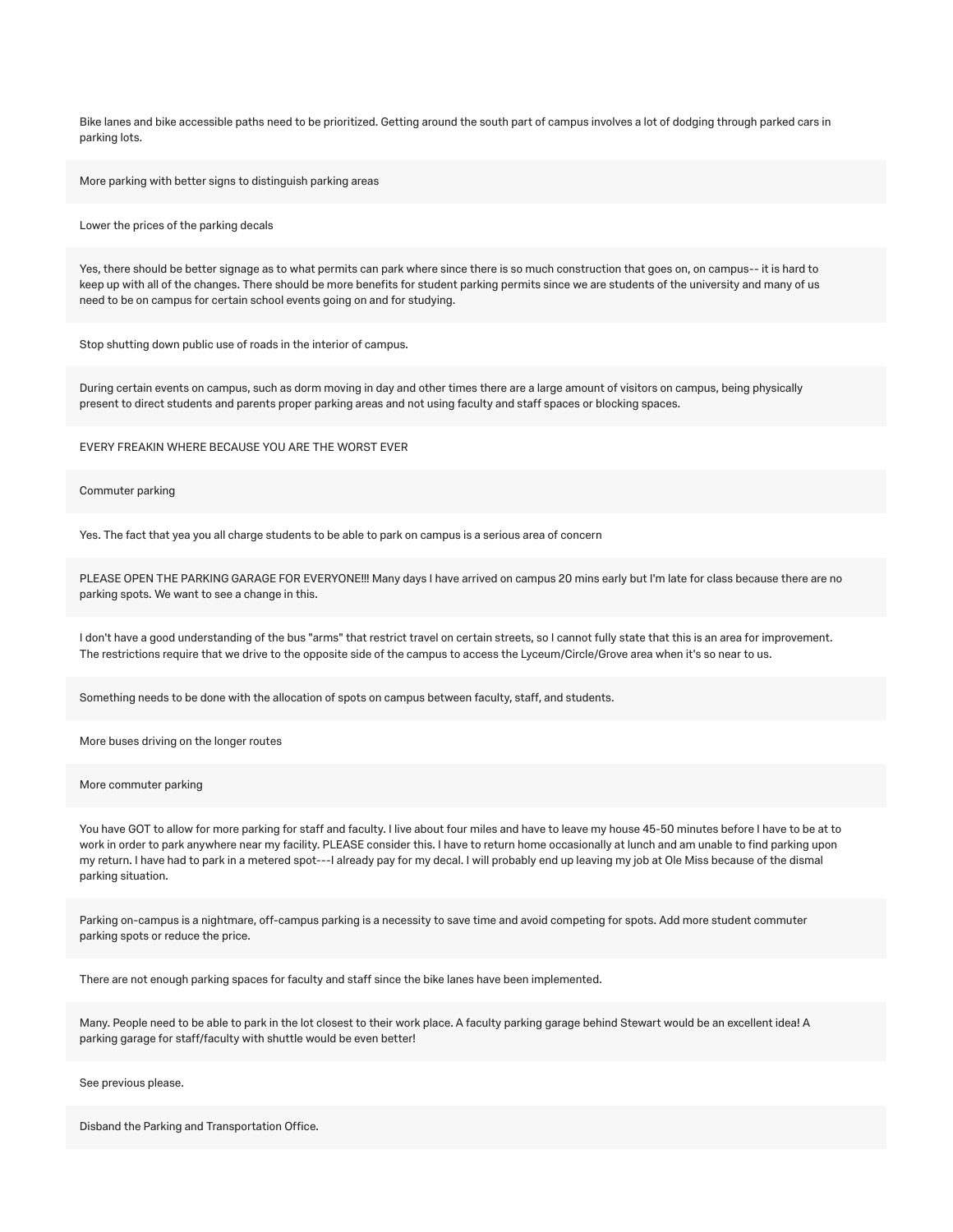Provide more commuter parking spaces or lower the pricing. Don't understand why I'm paying so much for parking that is not available. Provide commuters a bus stop. Walking distance from commuter parking spaces to campus are a far distance apart.

Give every faculty and staff member an assigned spot, even if charging us more.

Restrictions should be removed during exam week and the summer (except for not allowing students to park in faculty/staff spots)

There needs to be a solution to parking during the mid day. I understand selling 2.5 passes per spot, but at times there are actually no spots available around noon some days, or if you are lucky enough to find a spot it is a mile and and half walk to get to campus.

Prices seem to be increasing, yet parking spaces are decreasing.

The traffic flow is not that great. If you work on the south side of campus and need to drive to the north side of campus, its a nightmare now. From the south side there is not easy access to University Avenue anymore. Just the whole flow of traffic on campus is not as good as it could be.

More parking spaces for commuters, and less for those who live on campus.

I like the revamp of Sorority Row taking the parallel parking away. I would like to see that on Poole Drive so the students can park on the south side but the parallel parking on the north side of the street is eliminated.

Making the time intervals between busses smaller

It's too expensive.

Get more garages or give stop giving passes to freshmen. Also, improve the yellow line (not the express yellow) route to allow it to go back to observatory as well as the union.

More parking spaces for high traffic times

FIX PARKING FOR COMMUTERS

Faculty parking is inadequate and unfair. We need parking lots with gates for controlled access. We also do NOT need expensive spots for high-paid Business faculty that are often left empty when demand for parking is high.

More metered parking spaces would be beneficial. Also more 30 minute residential parking spots near residential areas would be beneficial.

Getting off campus at 5 p.m.

Parking passes are terribly expensive. If there was a way for them to already be included in tuition, that would be extremely helpful. The university gets a large amount of money from each student, so what money we do have left seems to still be swallowed up by the university in things such as parking passes, random fees. and so on. Also, there just isn't enough parking in general. That cannot be stressed enough.

there should be limited shuttles that run over breaks. Staff are still working even when faculty are gone, and intersession students and faculty should also have shuttle access.

More commuter parking, not enough space AT ALL!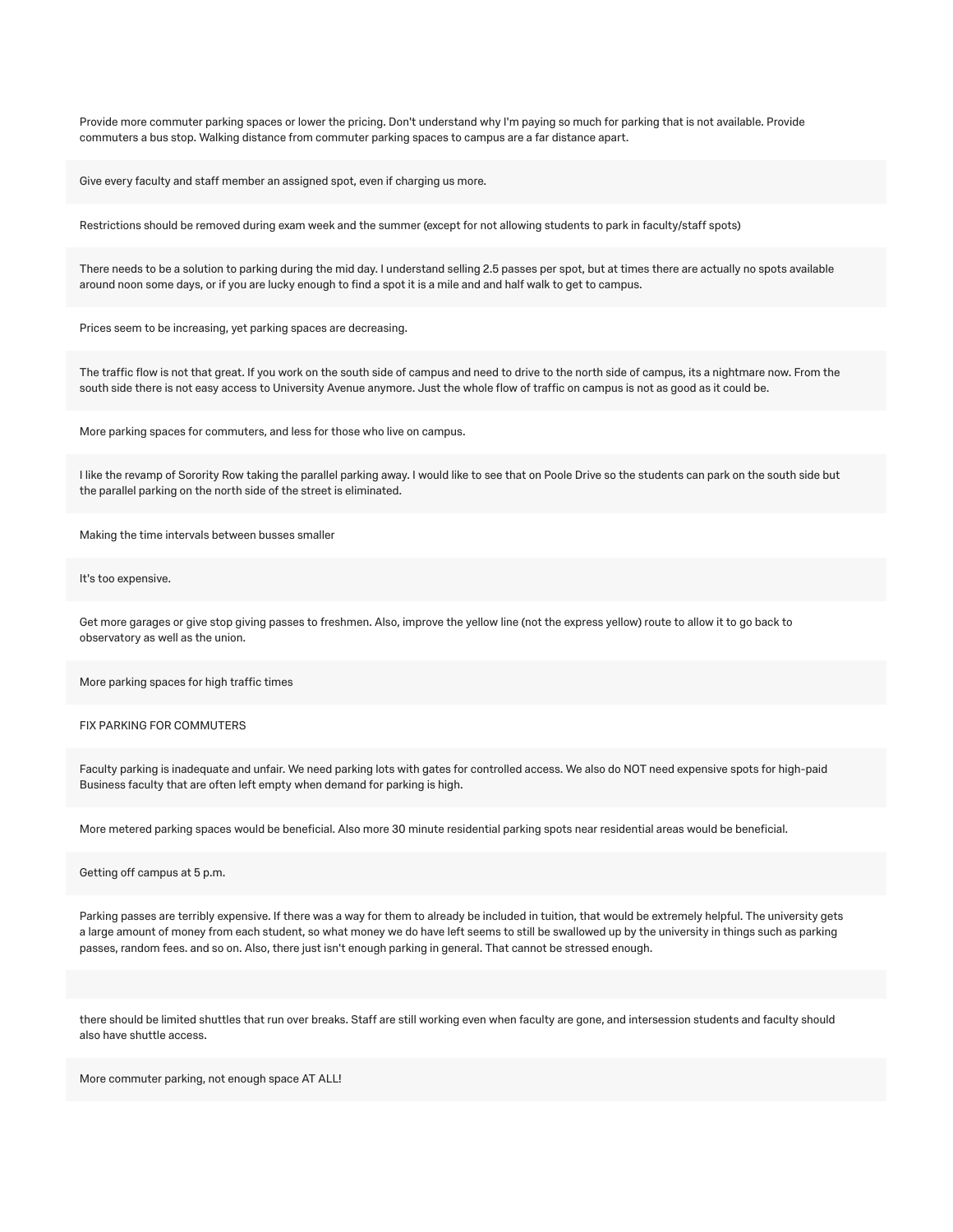Stop blocking off all the streets without suitable alternatives. Personally, with the closure of Chucky Mullins to Old Taylor road, my commute has increased 10-20 minutes in the morning and 15 at night. If I take another road into campus, that adds mileage and more gas. So basically, it's now costing me at least an extra 30 minutes a day to just COME TO WORK and extra money in gas. (No my department doesn't have flex time.) This is a large pay cut that the administration needs to acknowledge. Worse than the money, is overnight my daily time with my family was slashed. This university does not care about the staff who have to commute from outside of Oxford and (among other things) they make it abundantly clear with parking and transportation policies.

When I sponsor events at the Ford Center or in the Music Building, I have to go to the expense of paying for barricades and hiring security to manage the parking lots. Last year, my event was simultaneous with Great 38 Race. There was a lack of coordination between these events as to which group actually had control rights to the Ford Center lot. I was the one paying for the barricades and security, so I assumed it was my lot. The Great 38 Race people assumed it was all for them. It worked out, but this is a situation that needs to be cleared prior to the day of event. I am not sure how to communicate to all parties.

I'm completely satisfied with parking on campus. Better signs or updated driving routes for campus as construction occurs would help new (and even existing) employees understand how to get from point A to point B quickly.

Better commuter parking & less wait time for bus arrivals plus shorter wait times after loading. Some students have jobs & other obligations. Wait times have made me late several times!

Car sharing mechanism and requirement to participate for campus residents

Extra bus routes. More available parking. Free parking spots.

As a person with a disability I find the inattention to disruption to disability parking spaces during facilities renovation to be VERY frustrating and disrespectful. Spaces are lost or relocated with what seems like little thought given to the impact on persons with disabilities, and signage to let folks know where to find disability parking during the dislocation is nonexistant. I see this as a shared concern of the Parking office, the Facilities office, and University counsel.

See my previous answer.

see previous -- do not allow students to park on central campus in order to create more spots for faculty/staff. especially, do not allow first-year students to park on central campus.

lower cost of parking decal; most staff have big families to provide for

More parking would be nice

Staff have very few spaces in comparison to the actual number of employees here on campus. IT is just sad to me that we as staff members have to come really early to get a spot and can't think of leaving for an appointment (yes, we do have lives outside of Ole Miss) it is very stressful!!

Need more reserved faculty and staff parking places.

Please stop taking away staff parking! It makes it very inconvenient to drive to work and then cannot find parking. And don't say do the park and ride, because one would use up half their lunch hour going to and from wherever they catch the bus and where their car is parked. Not to mention, the inconvenience of going off campus now and not being able to find parking. If one has a doctor's appointment it has to be scheduled for late afternoon, because you are not getting parking back on campus, and by the time one parks and takes a bus you are going to be late, anyway.

Explanations of how to use buses and where to park if buses are used. Are there fees/ Are passes required? Maps about where each bus stops. Can any one park anywhere after 5 pm? Could there be shuttles for sick students and staff to campus clinic?

More parks available to students closer to our classes since we pay so much for permits. Also we need more parking spots period .

More parking available for f/s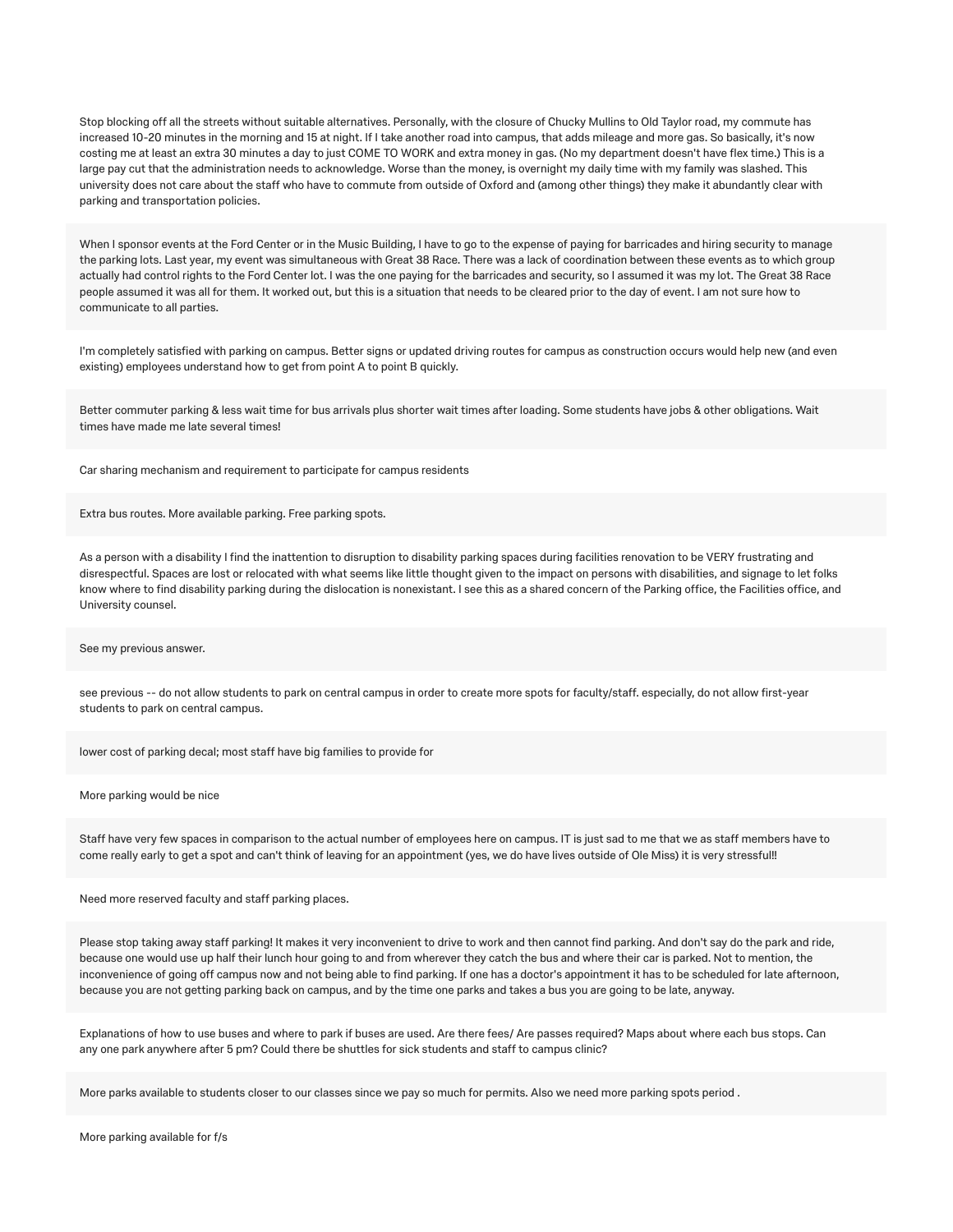Find a way to highlight peak parking times so people can plan ahead whether or not to take the bus. Improve the bus wait time sign at the observatory, it malfunctions way too often.

Freshman should have to park at the JAC and use the out buses . If you take away from your staff with children and an emergency arises then we have additional problems.

The university either needs more student parking spaces, more metered spaces, or sell fewer permits because there are not enough spaces. Also, when graduate students are teaching as the instructor on record, we should qualify for faculty/staff parking, as we are given the responsibilities of faculty (and the Faculty and Staff tabs in My Ole Miss), but none of the benefits. The commuter pass is too expensive for graduate students to buy and yet many of us need to commute to school

Do away with the special reserved spaces for individual purchase.

buses not thinking they have right of way to pedestrians

Make the new parking garage behind the campus police accessible to commuters as well. It's not even half full most of the time.

I wish there were more quick parking spaces around campus. Sometimes I deliver things to other areas before and after I go to my office. It would be helpful if I could park for 5-10 minutes to drop things off or pick things up.

15 to 30 minutes between campus shuttle loop buses makes them basically pointless.

Get rid of the reserved parking spots. Not everyone can afford a reserved spot, and it's discriminating against those who can't. It's frustrating when there are multiple empty reserved slots and absolutely no other open slots. This is especially true in the summer months. Faculty/staff should not have to pay to park at their place of work. The University should provide one parking place per faculty/staff member for free. Having to pay an increasingly high fee to park each year is in essence taking a pay cut, which is ridiculous.

While faculty/staff parking has improved in the past two years I've been on campus, there still is a dire need for more faculty-designated parking. Healthier and more environmentally-friendly transportation options are great and it is good to see the University devoting resources to those. However, the University is also promoting untenured tenure-track faculty to meet high research standards at the R1 level. Research-intensive untenured tenure-track faculty are under high daily stress and pressure to meet the national standards and demands, and spending more than 20 minutes per day on average is just not a sustainable way of life. The University should show that it cares for its tenure-track faculty by providing more accessible, ample, and affordable (cannot pay \$500-700 per semester for designated spaces) parking options on campus. Compared to faculty/staff parking, there is way too much space devoted/reserved for students (residential). I have never seen a more serious campus parking issue than the one I'm experiencing here.

Make sure that handicapped parking is not destroyed.

Add more parking. Quit raising the price of permits. We are not all rich here.

Be more clear. I am always confused on your website.

More parking spots are required.

MORE commuter closer to campus

This has to do with the removal of a parking lot. I work in the ROTC building (Barnard Hall). We had a small parking lot behind our building where all of the ROTC departments parked our Government Owned Vehicles. The location of this parking lot made it easier on our cadets regarding loading/unloading their equipment into the vehicles. This area has been rendered completely useless with the grassless, pig-trailed mudhole that it is now. It would be helpful for this to be back like it was - it's like we took a giant step backwards, because we not only lost the parking spaces, but the cadets lost their outdoor exercise area as well. It served purposes MORE than just being a parking lot. Besides, it's a matter of time before I break an ankle just trying to get a sandwich at the union. Thanks.

Mark the parking spaces bigger. It is extremely hard to get a full size truck into a really small parking space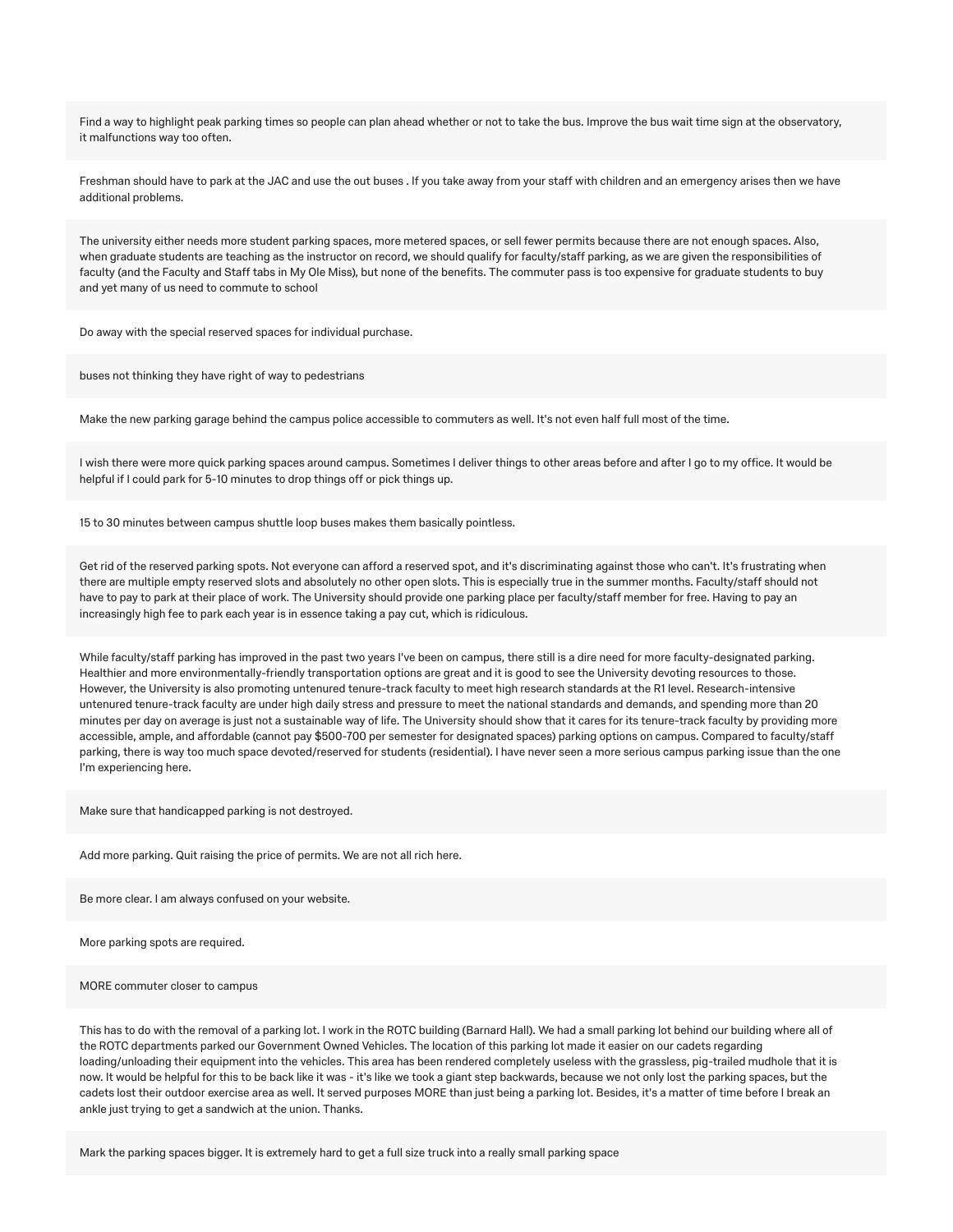Decrease the amount of permits sold or increase the amount of spaces for faculty/staff - it doesn't match up - you should be able to get to campus at 730 and find a parking spot within a reasonable walk distance.

More parking spaces!

More parking space for faculty and staff.

Not enough Faculty and Staff parking in the areas where it's needed. The parking garage next to the pavilion was a great addition, but it doesn't much help the faculty and staff who work on the north side of campus.

There needs to be a better way for pick-up and drop-offs without clogging traffic in parking lots. This is particularly a problem with the chapel lot.

Jackson Ave. Center needs to be connected to a very pedestrian-friendly bridge or underground tunnel. Ideally, a nicely landscaped trail leading from the entry point to campus across from the Jackson Ave. Ctr. to the area near Kinnard would be awesome - and would make walking to work something I actually looked forward to! I would not mind parking remotely and walking to my office on campus from Jackson Ave. Ctr. if there were a nice wide walking path and well-lit sidewalks (with emergency/safety phone systems on it for nighttime walking). I teach both early and night classes. The OUT Bus system does not run early and late enough to be useful for transportation to/from campus. Students in my night class, which meets from 5-7:45 pm, have mentioned that they cannot catch the bus to satellite parking. Some started bringing bikes or re-parking their cars after 5 pm (which makes them late to class) in order to get to their cars. Perhaps, again, building attractive, enjoyable walking paths to these satellite parking lots would encourage both exercise and satellite parking use, and would ease the stress, parking-wise, on the center of campus?

Refer to last comment. If we have to pay over one hundred dollars for a parking permit then there should be more parking available

Graduate instructor parking. We're not paid much to teach, but some sort of parking perk would be nice.

Parking Garage located behind Crosby Hall

Increase the number of parking spaces near the central campus not replace them with metered spaces.

Motorcycle Parking is unavailable in enough locations.

More parking spots

Parking is ridiculously expensive- i attended in 2012 and they were half the price they are now. Parking also highly favors the students who live ON campus. I'm a 26 year old, nontraditional, student, I drive in from the outskirts of town for classes. I also like to bring my daughter and husband on campus to use the gym and swim, however, Typically students who live on campus are clogging up Turner Center spots which they could have easily walked to. Many schools don't allow freshman to have their cars on campus or make them park farther out to help those of us who aren't 18 and living a two minute walk from class. How many spots are allocated for all the dorms which could be made available? Students living on-campus could easily make the same trek to their cars that non-traditional students and even staff have to make EVERY DAY to get to class and work.

#### All

There is not near enough parking for commuters on campus. We pay hundreds of dollars for parking passes that have obviously been oversold on campus and have trouble finding parking on a regular basis. It's not right.

I think tickets should be waived if the person has permission to park but has forgotten to hang up the tag. The tag needs to be taken down to drive safely and it is so very easy to forget to hang the tag back up.

More metered parking, more carpool parking, timed spaces in areas of traffic (15 minute spots outside Honors College, etc.)

Allow commuters to park in the new garage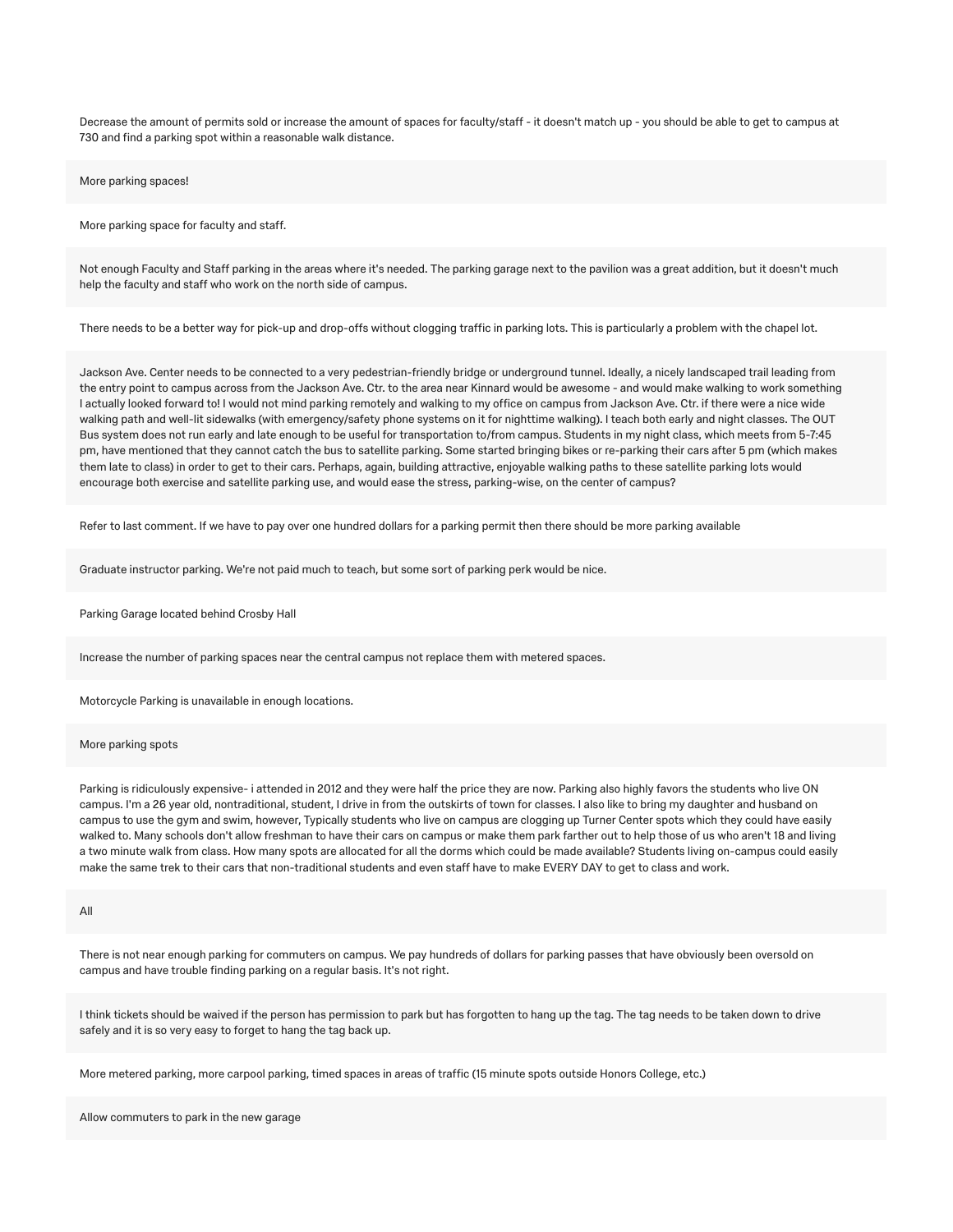It's unfair that students are given priority when it comes to parking on campus. There's no reason why a faculty/staff member should have to pay to come to work. Not every student should have the right to park on campus. It's dangerous, inefficient, unsightly, and onerous on the people who work here.

Improve communication; be consistent; lower costs; increase parking spaces.

Yes. Open a parking lot for Aramark employees and residence hall employees offsite. Provide a shuttle so that the workers can get safely to campus.

#### More parking!

Many improvements lately have been great but handicap parking for certain buildings is still insufficient like near Johnson Commons and the library or near Coulter Hall.

The bus routes are confusing to know when and where the different routes pick up and times. The app is often incorrect.

#### MORE. PARKING. FOR. FACULTY

Visitor parking is probably the most asked about question. It just takes awhile to figure out where visitors can park.

If we are faculty/staff who use Park & Ride, when we purchase our parking option online we should have the opportunity to request the hang-tag then instead of having to come in for it.

PARKING LOT IN THE HOLE NEXT TO THE TAD PAD HAS A STAIRCASE THAT LEADS TO MUD - TO TAKE YOU TO UPPER PARKING LOT. SHOULD HAVE SIDEWALK OR AT LEAST GRAVEL PATHWAY. ALSO BEHIND THE BAND BUILDING ACROSS THE STREET FROM THE FORD CENTER - SIDEWALKS END INTO MUD. USED TO GET TO BASEBALL FIELDS.

Since you opened staff parking behind Lamar, it's made parking MUCH easier. However, I have a bit of a beef with the parking next to the Sorority and Honors College. There are very few parking places for staff, which I can live with. However, morning after morning I get here early (around 7:30 AM) and find Sorority girls have their cars parked in staff spaces. It's irritating, to say the least. They should be ticketed more frequently. Also, they park their cars on Sorority Circle (not in a space, but along the curb) just to "run in for a minute", making it difficult to back out of a parking space. Perhaps it would be best to either make that lot all student parking or better enforce the parking rules.

More parking for faculty/staff

More parking for handicapped and staff

As a new faculty member, i'd like to see the DPT give a three day pass for parking when HR does the onboarding paperwork for new faculty or staff members. The first day that I was on campus, I had to pay to park until I was able to get to the DPT office to get a permit.

It would be nice if there were more faculty/staff parking options near the Circle.

The biggest concern for faculty, staff and students is that there doesn't seem to be enough parking for everyone. Secondly is that the cost of parking tags for on-campus parking is so high, that it is frustrating to have to drive around to find a space.

more parking spaces for students. Less construction. More metered parking for emergencies

More metered parking, more commuter lot spots, less ridiculous parking tickets

graduate students who teach should be permitted faculty passes for that semester